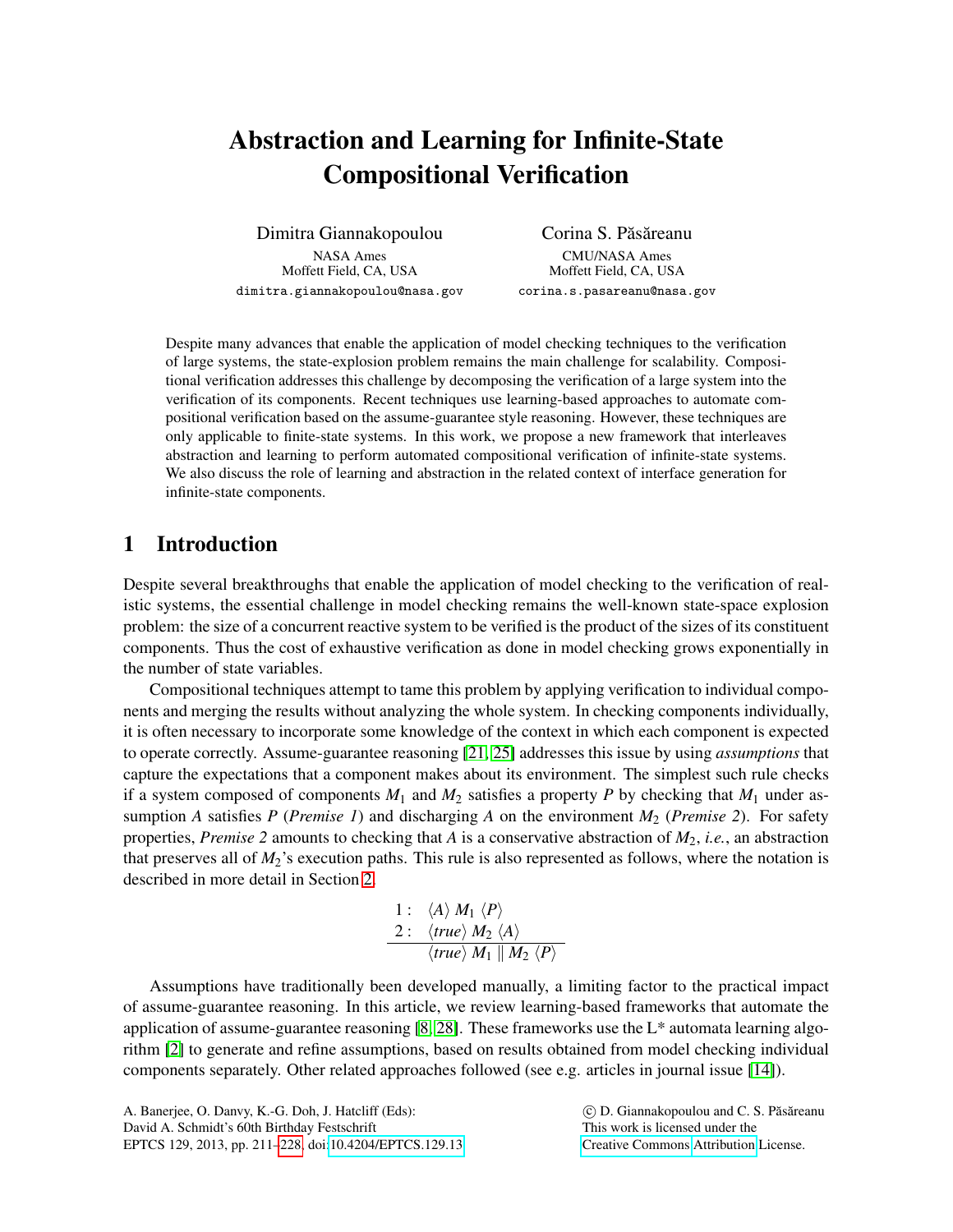These prior approaches were performed in the context of *finite-state* components. In contrast, the focus of the present work is on compositional verification in the context of *infinite-state* (or very large) components, where the verification of individual components itself is intractable. We introduce component abstractions for this task, and explain how component abstraction refinement interacts with assumption generation. This article contributes a framework for automated assume-guarantee reasoning of infinite-state systems. A related problem that we studied in the past in the context of infinite-state systems is component interface generation [\[30\]](#page-17-2). We explain here the differences between the two approaches, in particular the different types of abstractions that are needed in each.

## <span id="page-1-0"></span>2 Formalisms

#### 2.1 Component Models and Properties

#### 2.1.1 Communicating State Machines

We model software components as (possibly infinite) communicating state machines. Note that typically components have implicit finite representations (e.g. a program) and only their semantics are given as infinite state machines.

Let A *ct* be the universal set of observable actions and let τ denote a local action *unobservable* to a component's environment.

A CSM *M* is a four-tuple  $\langle Q, \alpha M, \delta, q_0 \rangle$  where:

- *O* is a non-empty set of states.
- $\alpha M \subseteq \mathcal{A}$  *ct* is a set of observable actions called the *alphabet* of *M*.
- $\delta \subseteq Q \times (\alpha M \cup {\tau}) \times Q$  is a transition relation
- $q_0 \in Q$  is the initial state

We write  $q \stackrel{a}{\longrightarrow} q'$  for  $(q, a, q') \in \delta$ . A *trace t* of a CSM *M* is a finite sequence of observable actions that label the transitions that *M* can perform starting at its initial state (ignoring the  $\tau$ -transitions). The *language* of *M*, denoted  $\mathcal{L}(M)$  is the set of all traces of *M*.

Note that we assume that the state set  $Q$  may be infinite but the alphabet  $\alpha M$  is finite; the actions in the alphabet can be seen as modeling e.g. sending and receiving of messages or method calls and returns for software components. Method parameters are not treated here (see [\[3,](#page-15-1) [16\]](#page-16-4) for approaches that handle parameters).

We sometimes abuse the notation and denote by *t* both a trace and its trace CSM. For a trace *t* of length *n*, its trace CSM consists of  $n+1$  states, where there is a transition between states *m* and  $m+1$  on the  $m^{th}$  action in the trace *t*. For  $\Sigma \subseteq \mathscr{A}$  *ct*, we use  $t \uparrow \Sigma$  to denote the trace obtained by removing from *t* all occurrences of actions  $a \notin \Sigma$ . Furthermore,  $M \uparrow \Sigma$  is defined to be a CSM over alphabet  $\Sigma$  which is obtained from *M* by renaming to  $\tau$  all the transitions labeled with actions that are not in  $\Sigma$ . Let *t*, *t'* be two traces and  $\Sigma$ ,  $\Sigma'$  be the sets of actions occurring in *t*, *t'*, respectively. By the *symmetric difference* of *t* and *t*<sup>'</sup> we mean the symmetric difference of the sets  $\Sigma$  and  $\Sigma'$ .

A CSM  $M = \langle Q, \alpha M, \delta, q_0 \rangle$  is *non-deterministic* if any of these two conditions holds: 1) it contains  $\tau$ -transitions or 2) if there exists  $(q, a, q')$ ,  $(q, a, q'') \in \delta$  such that  $q' \neq q''$ . Otherwise, *M* is *deterministic*.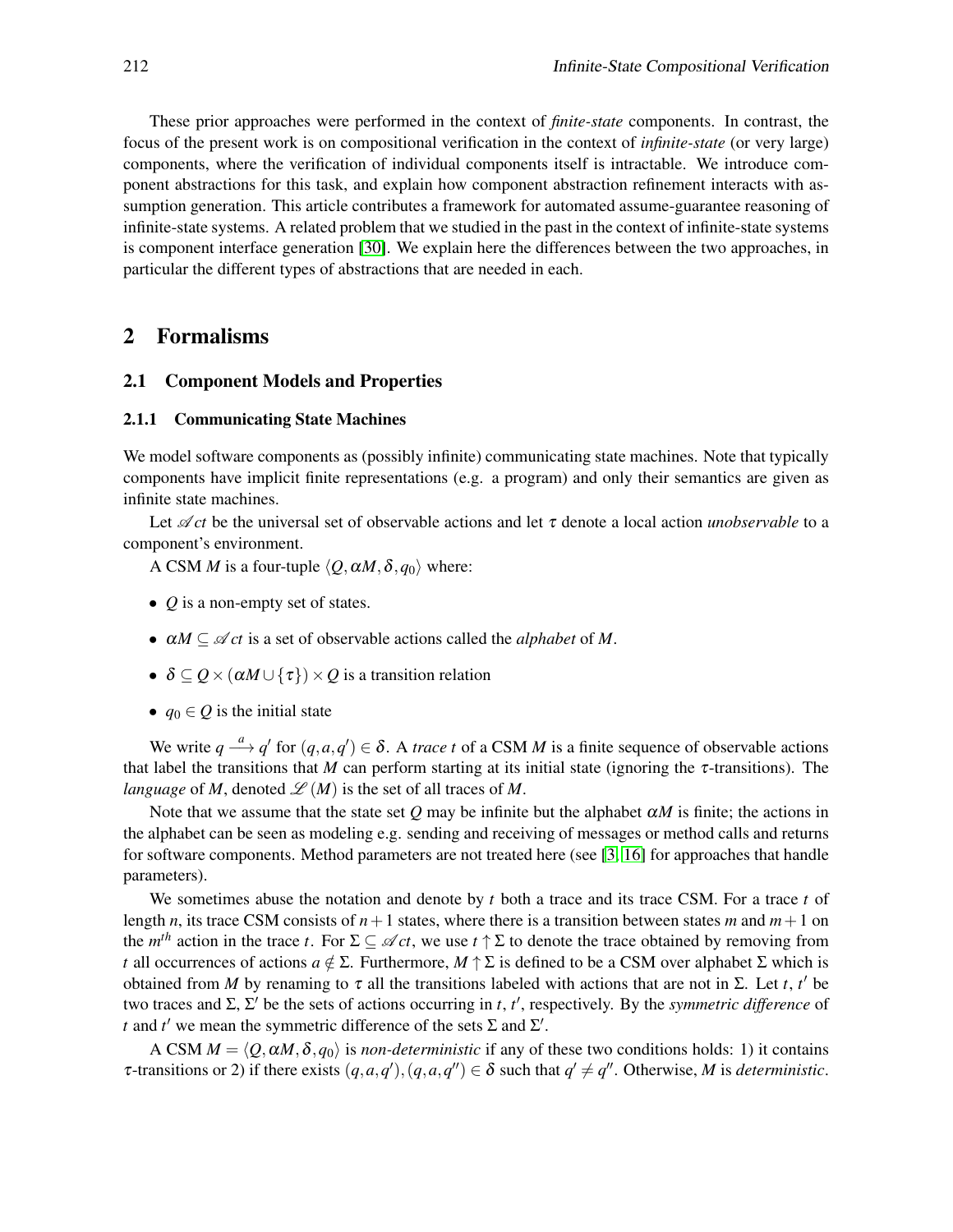#### 2.1.2 Parallel Composition of CSMs

Let  $M_1 = \langle Q^1, \alpha M_1, \delta^1, q_0^1 \rangle$  and  $M_2 = \langle Q^2, \alpha M_2, \delta^2, q_0^2 \rangle$  be two CSMs. The parallel composition operator  $\parallel$  is a commutative and associative operator that combines the behavior of two components by synchronizing the actions common to their alphabets and interleaving the remaining actions. Formally,  $M_1 \parallel M_2$ is a CSM  $M = \langle Q, \alpha M, \delta, q_0 \rangle$ , where  $Q = Q^1 \times Q^2$ ,  $q_0 = (q_0^1, q_0^2)$ ,  $\alpha M = \alpha M_1 \cup \alpha M_2$ , and  $\delta$  is defined as follows, where  $q_1, q'_1 \in Q^1$  and  $q_2, q'_2 \in Q^2$ :

$$
\frac{q_1 \stackrel{a}{\longrightarrow} q'_1, a \notin \alpha M_2}{(q_1, q_2) \stackrel{a}{\longrightarrow} (q'_1, q_2)} \qquad \frac{q_2 \stackrel{a}{\longrightarrow} q'_2, a \notin \alpha M_1}{(q_1, q_2) \stackrel{a}{\longrightarrow} (q_1, q'_2)}
$$
\n
$$
\frac{q_1 \stackrel{a}{\longrightarrow} q'_1, q_2 \stackrel{a}{\longrightarrow} q'_2, a \neq \tau}{(q_1, q_2) \stackrel{a}{\longrightarrow} (q'_1, q'_2)}
$$

The language of  $M_1 \parallel M_2$  is  $\mathscr{L}(M_1 \parallel M_2) = \{t \mid t \uparrow \alpha M_1 \in \mathscr{L}(M_1) \wedge t \uparrow \alpha M_2 \in \mathscr{L}(M_2) \wedge t \in (\alpha M_1 \cup$  $\alpha M_2)^*$ }

#### 2.1.3 Properties

In this paper, we address assume-guarantee reasoning in the context of checking safety properties. For the context of our presentation, a safety property is modeled as a deterministic CSM *P*, whose language  $\mathscr{L}(P)$  defines the set of acceptable behaviors over  $\alpha P$ . For CSMs *M* and *P* where  $\alpha P \subseteq \alpha M$ ,  $M \models P$  if and only if

$$
\forall t \in \mathscr{L}(M): t \uparrow \alpha P \in \mathscr{L}(P).
$$

Checking properties reduces to reachability checks:  $M \models P$  holds iff a special error state is unreachable in *M*  $\parallel$  *P*<sub>*err*</sub>, where *P*<sub>*err*</sub> is the complement of *P* and is obtained by completing *P* such that each missing transition on  $\alpha P$  becomes a transition to the error state.

#### 2.2 Assume-guarantee Reasoning

In the assume-guarantee paradigm a formula is a triple  $\langle A \rangle M \langle P \rangle$ , where *M* is a component, *P* is a property, and *A* is an assumption about *M*'s environment. The formula is true if whenever *M* is part of a system satisfying *A*, then the system must also guarantee *P*, *i.e.*,  $\forall E, E \parallel M \models A$  implies  $E \parallel M \models P$ . Note that when  $\alpha P \subseteq \alpha A \cup \alpha M$ , this is equivalent to  $A \parallel M \models P$ .

Let *M* be a finite-state component with  $\Sigma$  being the set of its interaction points with the environment, i.e. the set of actions which will participate in the composition of *M* with another component from the environment. Furthermore, let *P* be a safety property. Then there is a natural notion of the *weakest assumption*  $A_w$  for *M* with respect to *P*, with  $\alpha A_w = \Sigma$ .  $A_w$  is characterized by two properties:

- *Safety:*  $\langle A_w \rangle$  *M*  $\langle P \rangle$  holds.
- *Permisiveness: A<sup>w</sup>* characterizes all the possible environments *E* under which *P* holds, *i.e.*∀*E* : *M* k  $E \models P \Rightarrow E \models A_w$ .

These two conditions essentially ensure that  $\forall E : M \parallel E \models P$  iff  $E \models A_w$ . It has been shown that, for any finite-state component *M*, the weakest assumption  $A_w$  exists, and can be constructed algorithmically. The weakest assumption is associated with a similar notion of precision defined in the literature for "temporal" component interfaces [\[20\]](#page-16-5), *i.e.*, interfaces that capture ordering relationships between invocations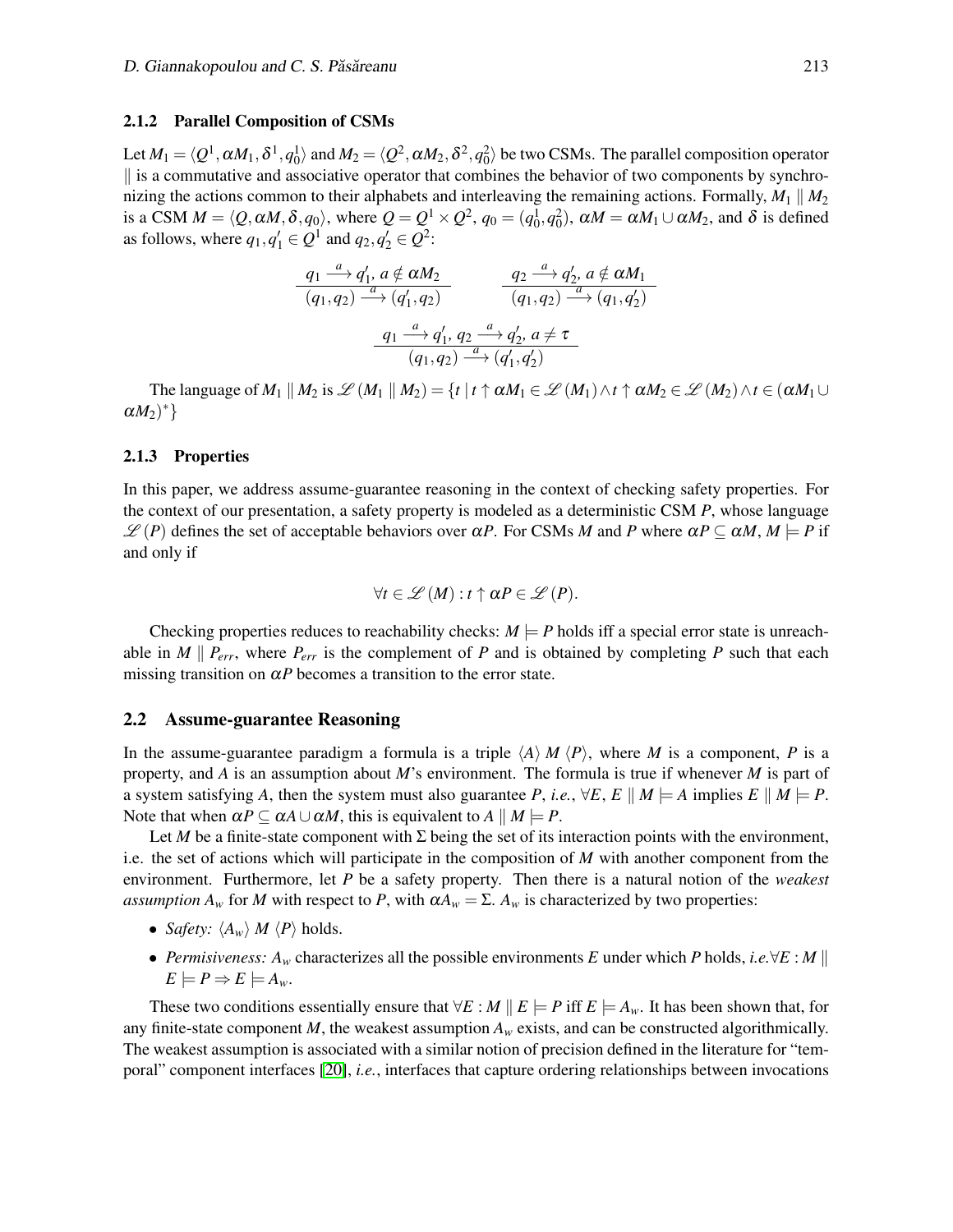of component methods. For example, an interface may describe the fact that closing a file before opening it is undesirable because an exception will be thrown. An ideal interface should precisely represent the component in all its intended usages. It should be *safe*, meaning that it should exclude all problematic interactions, and *permissive*, in that it should include all the good interactions [\[20\]](#page-16-5).

Similarly, assumption safety is concerned with restricting behaviors to only those that satisfy *P*. Permissiveness is concerned with including behaviors, making sure that behaviors are restricted only if necessary. Permissiveness is desirable, because  $A_w$  is then appropriate for deciding whether an environment *E* is suitable for  $M_1$  (if *E* does not satisfy  $A_w$ , then  $E \parallel M_1$  does not satisfy *P*).

The simplest assume-guarantee rule is for checking a safety property *P* on a system with two components  $M_1$  and  $M_2$ .

Rule ASYM

1: 
$$
\langle A \rangle M_1 \langle P \rangle
$$
  
\n2:  $\langle true \rangle M_2 \langle A \rangle$   
\n $\langle true \rangle M_1 || M_2 \langle P \rangle$ 

In this rule, A denotes an assumption about the environment of  $M_1$ . Note that the rule is not symmetric in its use of the two components, and does not support circular reasoning. Despite its simplicity, experience has shown it to be quite useful in the context of checking safety properties.

#### 2.2.1 Soundness and Completeness

Soundness of an assume-guarantee rule means that whenever its premises hold, its conclusion holds as well. Without soundness, we cannot rely on the correctness of conclusions reached by applications of the rule, making the rule useless for verification. Completeness states that whenever the conclusion of the rule is correct, the rule is applicable, i.e., there exist suitable assumptions such that the premises of the rule hold. Completeness is not needed to ensure correctness, but it is an important measure for the usability of the rule. Rule ASYM is both sound and complete. To show soundness, note that  $\langle true \rangle M_2 \langle A \rangle$ implies  $\langle true \rangle M_1 \parallel M_2 \langle A \rangle$ . Then, since  $\langle A \rangle M_1 \langle P \rangle$  also holds, it follows that  $\langle true \rangle M_1 \parallel M_2 \langle P \rangle$  holds as well (from the definition of assume-guarantee triples). Completeness holds trivially, by substituting *M*<sup>2</sup> for *A*.

For the use of rule ASYM to be justified, the assumption should be (much) smaller than *M*2, but still reflect  $M_2$ 's behavior, i.e. A should be an abstraction of  $M_2$ , according to premise 2. Additionally, an appropriate assumption for the rule needs to "restrict" *M*<sup>1</sup> enough to satisfy *P* in premise 1. Coming up with such assumptions manually is highly non-trivial. In the next sections we describe techniques for synthesizing assumptions automatically.

#### 2.3 Abstraction

To check properties of infinite-state components, we build *may* and *must* abstractions of software components. A popular technique uses predicate abstraction – a special instance of abstract interpretation [\[10\]](#page-16-6) that maps a potentially infinite state transition system into a finite state transition system via a finite set of predicates Preds =  $\{p_1, \ldots, p_n\}$  over a program's variables.

An abstraction function  $\alpha$  maps a concrete state *q* to a set of predicates that hold in *q*:  $\alpha(q) = \{p \in \mathbb{R}^d : |q| \leq q \}$ Preds  $|q| = p$ . For a concrete transition we define corresponding *may* and *must* transitions. Let  $q_A$ ,  $q'_A$ denote abstract states, and  $q$ ,  $q'$  denote concrete states (in the un-abstracted system):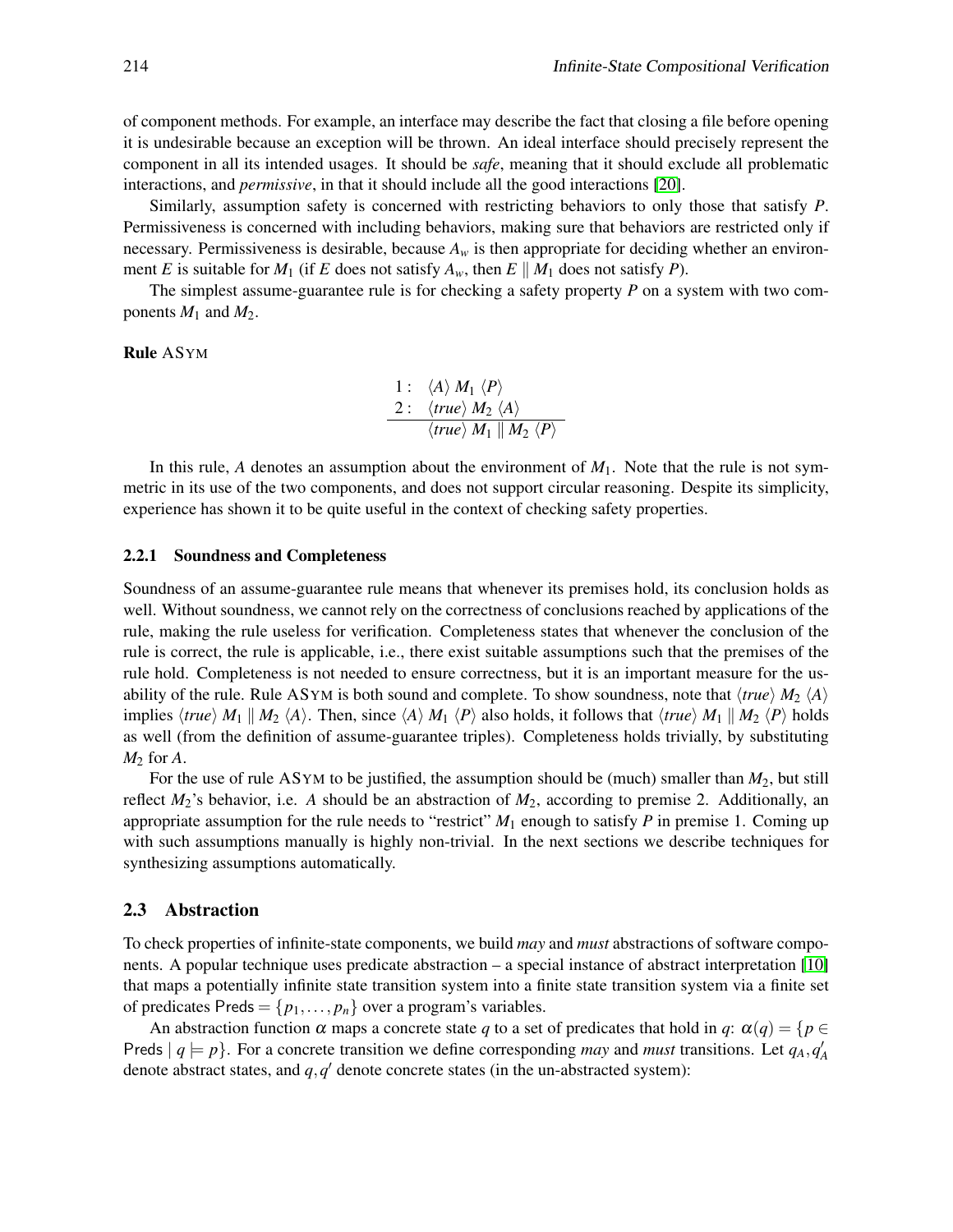- $q_A \stackrel{a}{\longrightarrow}_{must} q'_A$  iff  $\forall q$  s.t.  $\alpha(q) = q_A$ ,  $\exists q'$  s.t.  $\alpha(q') = q'_A$  and  $q \stackrel{a}{\longrightarrow} q'.$
- $q_A \stackrel{a}{\longrightarrow}_{\text{may}} q'_A$  iff  $\exists q$  s.t.  $\alpha(q) = q_A$  and  $\exists q'$  such that  $\alpha(q') = q'_A$  and  $q \stackrel{a}{\longrightarrow} q'.$

Given component with communicating state machine *C*, the must and may abstractions with respect to the set of abstract predicates Preds are defined as  $C_{\text{Preds}}^{must} = (2^{\text{Preds}}, \Sigma, \alpha(q_0), \longrightarrow_{must})$  and  $C_{\text{Preds}}^{may} =$  $(2^{\text{Preds}}, \Sigma, \alpha(q_0), \longrightarrow_{\text{may}})$ , respectively. We write  $C^{\text{must}}$  or  $C^{\text{may}}$  when Preds is clear from the context.

The *must* abstraction consists of behaviors which are guaranteed to be present in the concrete (unabstracted) component; it represents an under-approximation as it might miss some concrete behaviors. The *may* abstraction represents an over-approximation; it consists of all concrete behaviors of the concrete component but it may also contain additional, spurious ones.

Algorithms for computing may and must abstractions with the help of a theorem prover are given in e.g. [\[26\]](#page-17-3). For automated abstraction refinement, we use weakest precondition calculations over coun-terexample traces [\[7,](#page-15-2) [23\]](#page-16-7). Let  $\phi$  be a predicate characterizing a set of states. The weakest precondition of  $\phi$  with respect to a transition  $\tau_i$  is  $wp(\phi, \tau_i) = \{q | (q \xrightarrow{\tau_i} q' \implies \phi(q'))\}$  and it characterizes the largest set of states whose successors by transition  $\tau_i$  satisfy  $\phi$ .

From the above definitions it follows that the may and must abstractions define simulations between *C must* and *C*, and between *C* and *C may*, respectively. Since simulation implies trace inclusion, we have the following characterization of under- and over- approximations:

$$
\mathscr{L}\left(C^{must}\right) \subseteq \mathscr{L}\left(C\right) \subseteq \mathscr{L}\left(C^{may}\right)
$$

#### 2.4 The L\* Algorithm

L\* was developed by Angluin [\[2\]](#page-15-0) and later improved by Rivest and Schapire [\[29\]](#page-17-4). L\* learns an unknown regular language *U* over alphabet Σ and produces a *minimal deterministic* finite state automaton (DFA) that accepts it. L\* needs to interact with an oracle, called a *Minimally Adequate Teacher*, that answers two types of questions from L<sup>\*</sup>. The first type is a *membership query* asking whether a string  $\sigma \in \Sigma^*$  is in *U*. For the second type, the learning algorithm generates a *conjecture A* and asks whether  $L(A) = U$ . If  $L(A) \neq U$  the Teacher returns a counterexample, which is a string  $\sigma$  in the symmetric difference of  $L(A)$ and *U*. L\* is guaranteed to terminate with a minimal automaton *A* for *U*. If *A* has *n* states, L\* makes at most *n* − 1 incorrect conjectures. The number of membership queries made by L\* is  $O(kn^2 + n \log m)$ , where *k* is the size of  $\Sigma$ , *n* is the number of states in the minimal DFA for *U*, and *m* is the length of the longest counterexample returned when a conjecture is made.

## 3 Compositional Verification for Finite-State Systems

#### 3.1 Learning Assumptions

From the definition of the weakest assumption  $A_w$ , one can observe that for  $A_w$ , the premises of Rule ASYM become necessary, in addition to being sufficient, for the conclusion of the rule to hold. In other words,  $(\langle A_w \rangle M_1 \langle P \rangle)$  and  $(\langle true \rangle M_2 \langle A \rangle_w)$  hold, if and only if  $(\langle true \rangle M_1 || M_2 \langle P \rangle)$ . This is an advantage for an automated assume-guarantee reasoning framework, since it enables us to also disprove properties of a system, compositionally.

The framework illustrated in Figure [1,](#page-5-0) and first presented in [\[8\]](#page-16-2), provides a learning-based approach to assume-guarantee reasoning of finite-state components. In this framework, L\* targets the computation of the weakest assumption *Aw*, and its application to rule ASYM. The set of communicating actions of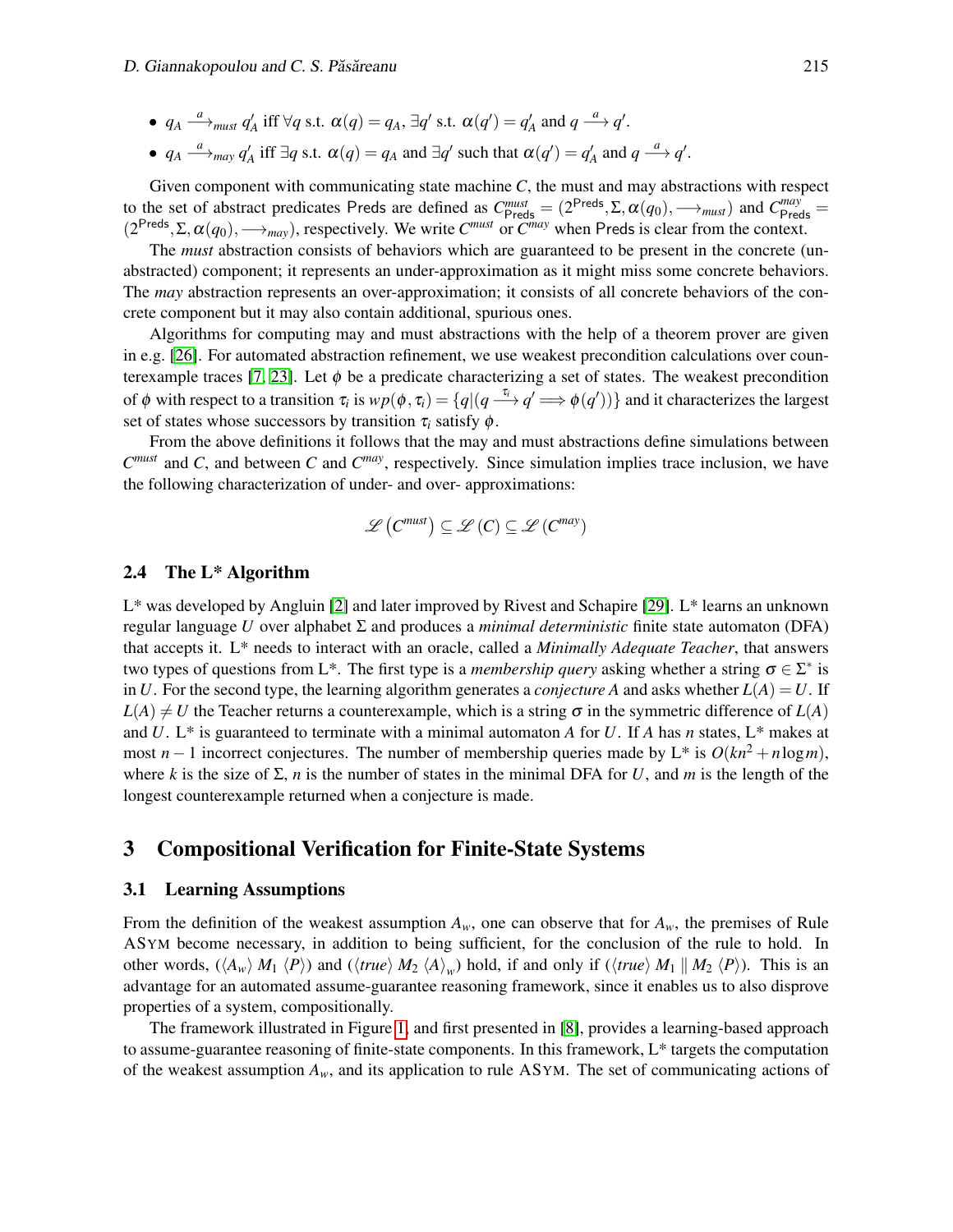

<span id="page-5-0"></span>Figure 1: Learning Assumptions for Assume-Guarantee Reasoning

component  $M_1$  with its environment is defined as:  $(\alpha M_1 \cup \alpha P) \cap \alpha M_2$ . We use this set as the alphabet of the weakest assumption in this context, hence the alphabet over which  $L^*$  is learning. Note that the framework uses the knowledge of the actual environment of component *M*1, namely, component *M*2, to make the reasoning more efficient. More specifically, the framework implements a teacher for L\*, meaning that it responds to queries and conjectures, as described in the following.

*Queries.* L<sup>\*</sup> is first used to repeatedly *query*  $M_1$  to check whether, in the context of strings *s*,  $M_1$  violates the property. More formally, the query corresponds to checking the triple  $\langle s \rangle M_1 \langle P \rangle$  as illustrated in Figure [1.](#page-5-0) Checking  $\langle s \rangle M_1 \langle P \rangle$  corresponds to simulating string *s* on  $M_1 \parallel P$ : if an error is reachable, then the triple is *false*, otherwise it is *true*. The query returns *true*/*false* if  $\langle s \rangle M_1 \langle P \rangle$  is *true*/*false*, respectively. This is because, as mentioned,  $A_w$  allows all behaviors that satisfy the property, and disallows only violating behaviors.

*Conjectures.* The automaton  $A_i$  conjectured during iteration *i*, is checked for correctness, which in this context means checking whether it corresponds to the weakest assumption or not. As discussed earlier, the weakest assumption is safe and permissive. We therefore reduce equivalence queries to two separate checks, for safety, and permissiveness of *A<sup>i</sup>* .

The first check is for safety:  $\langle A_i \rangle M_1 \langle P \rangle$ ; it can be performed by a model checker. If  $A_i$  is safe, then the teacher proceeds to checking permissiveness. If it is unsafe, the model checker returns a counterexample. The resulting counterexample *c*, projected on the assumption alphabet  $\alpha A_i = \alpha A_w$ , is returned to L\* to refine its conjecture. The projection is necessary because L\* needs counterexamples in terms of the alphabet over which it is learning.

As discussed, permissiveness is concerned with ensuring that the assumption does not exclude correct behaviors. However, given the fact that the main goal of the framework is to prove or disprove a property on the system using assume-guarantee reasoning, the framework does not need to generate a fully permissive assumption. Rather, it uses *M*<sup>2</sup> to add behaviors to over-restrictive assumptions on demand, and as needed for completion of the verification.

Note that the check for safety coincides with premise 1 of Rule ASYM. It therefore remains to check premise 2 ( $\langle true \rangle M_2 \langle A_i \rangle$ ). We use premise 2 to drive the permissiveness check and potentially complete assume-guarantee reasoning in Figure [1](#page-5-0) as follows. If  $\langle true \rangle M_2 \langle A_i \rangle$  is *true*, then we know that both premises of Rule ASYM hold, and therefore that *P* holds for  $M_1 \parallel M_2$ . If  $\langle true \rangle M_2 \langle A_i \rangle$  is *false*, the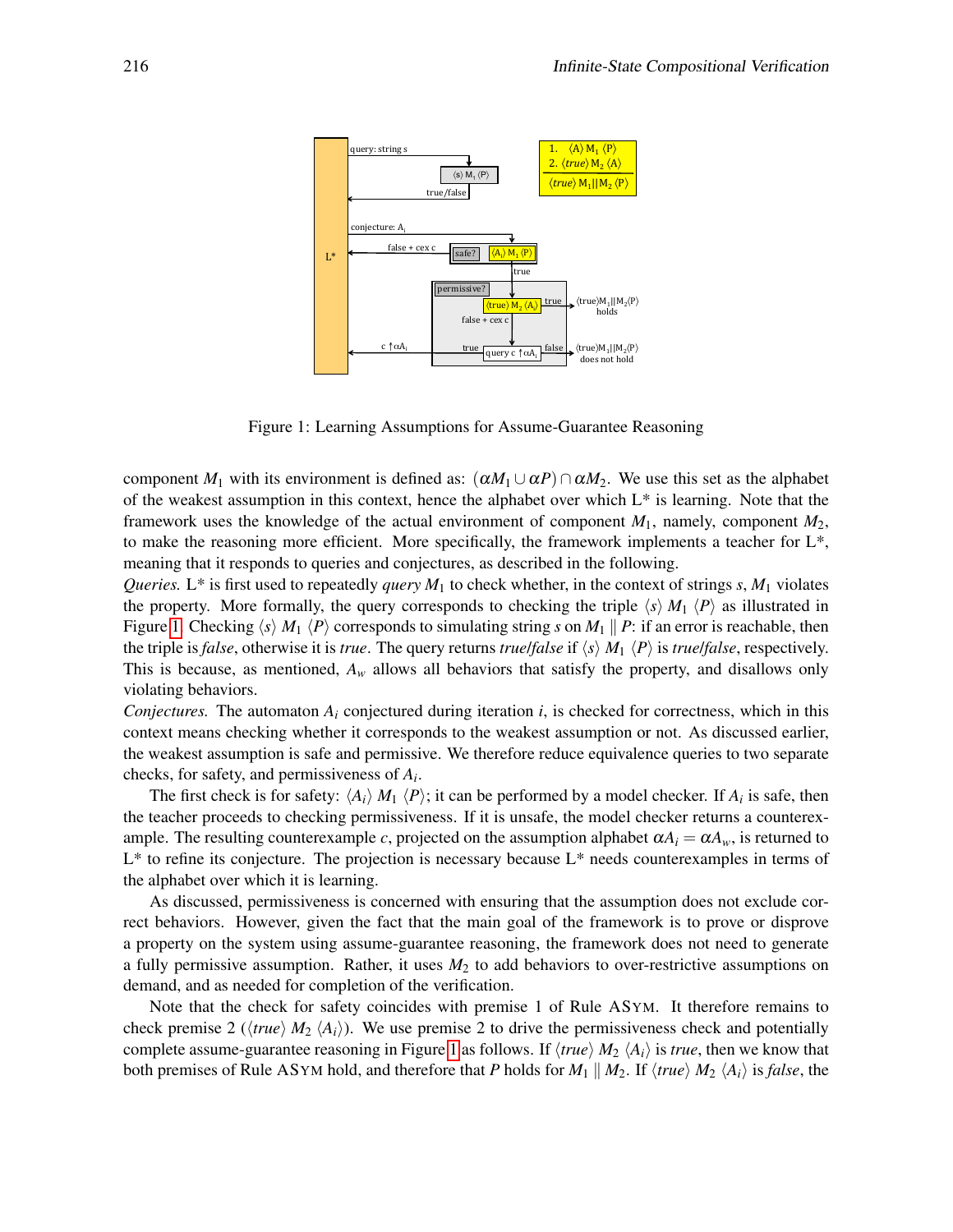Teacher performs some analysis to determine the underlying reason (see Figure [1\)](#page-5-0). The Teacher performs a query (of the L\* type) in order to determine whether the returned counterexample *c*, projected to the alphabet of the assumption, belongs to  $A_w$ , in which case  $L^*$  needs to refine the assumption. If the query returns *true*, then  $A_i$  is not permissive, so  $c \uparrow \alpha A_i$  is returned to  $L^*$  for refinement of its guess. If, on the other hand, the answer is false, it means that *c* is a word that belongs to *M*2, in the context of which *M*<sup>1</sup> violates the property *P*. As a consequence,  $M_1 \parallel M_2$  does not satisfy the property *P*.

Each new assumption marks the beginning of the next iteration cycle. Notice that the answers that the framework provides to L\* are always precise with respect to the targeted weakest assumption. However, the framework uses  $M_2$  to select which missing words to include in the language of the assumption. The reason is that we restrict our reasoning to a specific context, rather than accounting for all possible contexts, as required for the computation of *Aw*. That means, of course, that the assumption obtained from this framework does not necessarily correspond to *Aw*. On the other hand, we remind the reader that the primary goal is to obtain conclusive results from the assume guarantee rule. As soon as we are able to prove or disprove the property in the system, we stop refining the learned assumption, since we have achieved our goal. The assumption computed with this framework will be smaller than, or in the worst case equal to  $A_w$  in terms of number of states, as guaranteed by the characteristics of  $L^*$ . In the worst case, where  $A_w$  itself is computed, the framework is guaranteed to terminate, because  $A_w$  is both necessary and sufficient, and therefore the framework will prove or disprove the property during this iteration.

#### 3.2 Correctness Arguments.

*Framework correctness argument*: The framework directly uses the assume-guarantee rule Rule ASYM to answer conjectures. Soundness of the rule guarantees correctness of the positive answers by the framework. On the other hand, each counterexample reported is a real counterexample, as discussed above.

*Teacher correctness argument*: Correctness of the teacher corresponds to showing that all the answers returned to  $L^*$  are consistent with  $A_w$ . This was discussed during the presentation of the framework above.

*Termination argument*: Since the Teacher implemented in our framework only comes back to L\* for refinement with counterexamples related to  $A_w$ , the framework eventually converges to  $A_w$ , unless it terminates earlier. As discussed, *A<sup>w</sup>* makes Rule ASYM sound and complete, and therefore our framework will return a conclusive answer at that iteration.

#### 3.3 Extensions

The framework has been extended to reasoning about more than two components (by applying the framework recursively for Premise 2) and to other circular and symmetric rules [\[28\]](#page-17-1). It has been demonstrated on checking flight software models, where it achieved significant savings in terms of time and memory, and in some cases it was able to terminate while the monolithic (non-compositional) verification ran out of time and memory resources.

## 4 Compositional Verification for Infinite-State Systems

When reasoning about infinite-state components, abstractions need to be used to further reduce the state spaces of individual components. Figure [2](#page-7-0) illustrates a learning-based framework for automating com-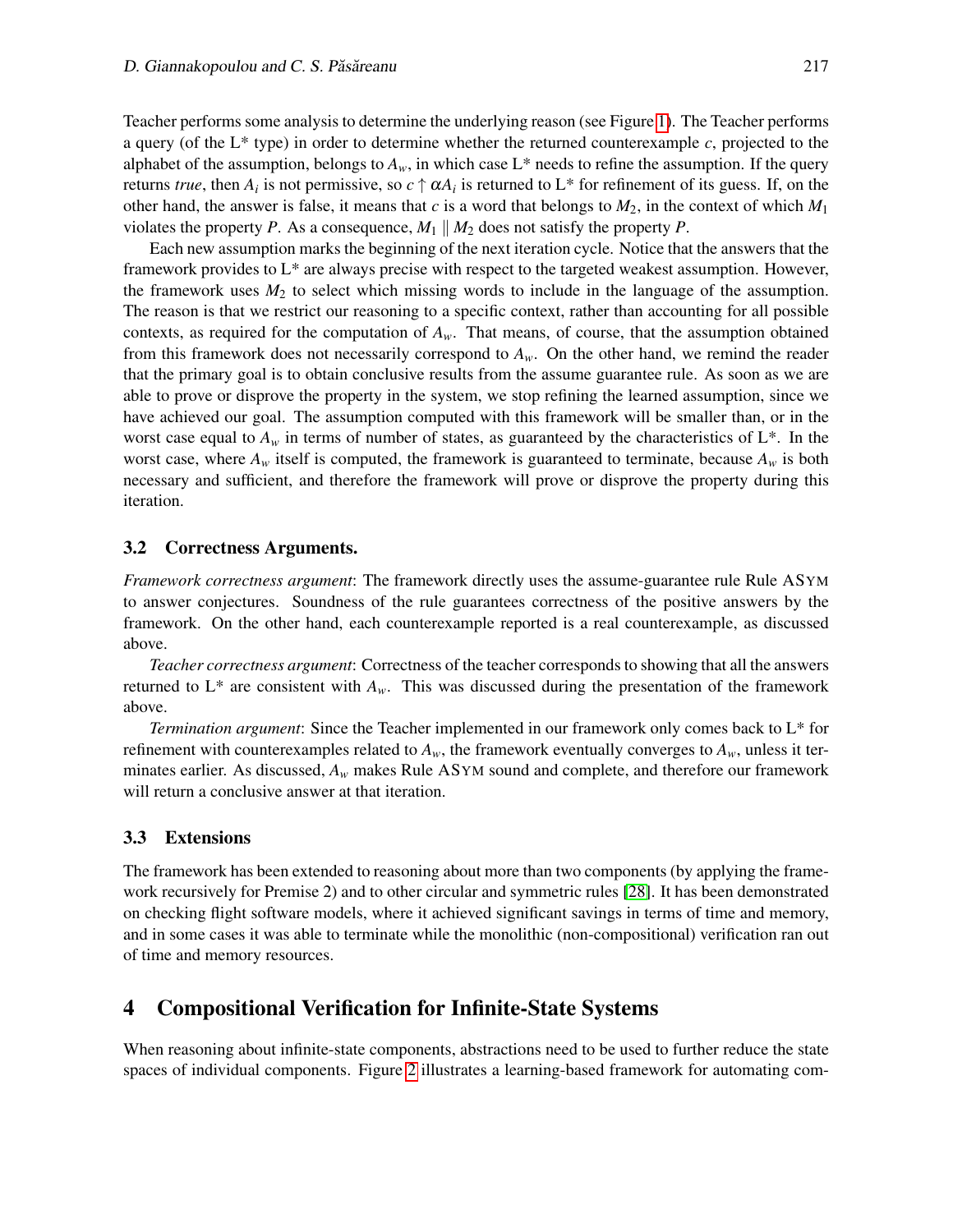

<span id="page-7-0"></span>Figure 2: Automated Compositional Verification for Infinite-State Systems

positional verification for infinite-state systems.

In this section, we will first present how assume-guarantee reasoning of infinite-state components can be performed given some assumption *A*. We will subsequently discuss how such steps are introduced in creating automated assume-guarantee frameworks using learning for assumption inference.

1: 
$$
\langle A \rangle M_1 \langle P \rangle
$$
  
\n2:  $\langle true \rangle M_2 \langle A \rangle$   
\n $\langle true \rangle M_1 || M_2 \langle P \rangle$ 

Going back to rule ASYM, let us assume that both  $M_1$  and  $M_2$  are infinite-state, or too large to perform the steps involved in the two premises by model checking. A standard approach used in such cases is to use abstractions of components *M*<sup>1</sup> and *M*2.

As discussed in Section [2,](#page-1-0) finite over-approximations, or *may* abstractions, of a component, are typically used to guarantee correctness with respect to some property. May abstractions have more behavior than the system that they abstract. As such, counterexamples that are detected using may abstractions may be spurious. On the other hand, finite under-approximations, or *must* abstractions, are better suited for detecting property violations that are not spurious. Assume-guarantee rules allow us to infer correctness of a system based on local correctness checks of the system components. In this setting, it makes sense to use may abstractions of components  $M_1$  and  $M_2$ , since  $\langle A \rangle M_1^{may}$  $\big\langle P\big\rangle \Longrightarrow \langle A \rangle M_1 \langle P \rangle$ and  $\langle true \rangle$  *M*<sup>*may*</sup>  $\chi_2^{may} \langle A \rangle \Longrightarrow \langle true \rangle M_2 \langle A \rangle.$ 

We can therefore use the *may* abstractions to check the two premises of the assume-guarantee rule. If both premises hold for the may abstraction it follows that the premises hold for the original un-abstracted components, and hence *P* holds on the composition  $M_1 \parallel M_2$ . Let us now analyze the two premises given *M may*  $\int_1^{mag}$  and  $M_2^{may}$ may<br>2 ·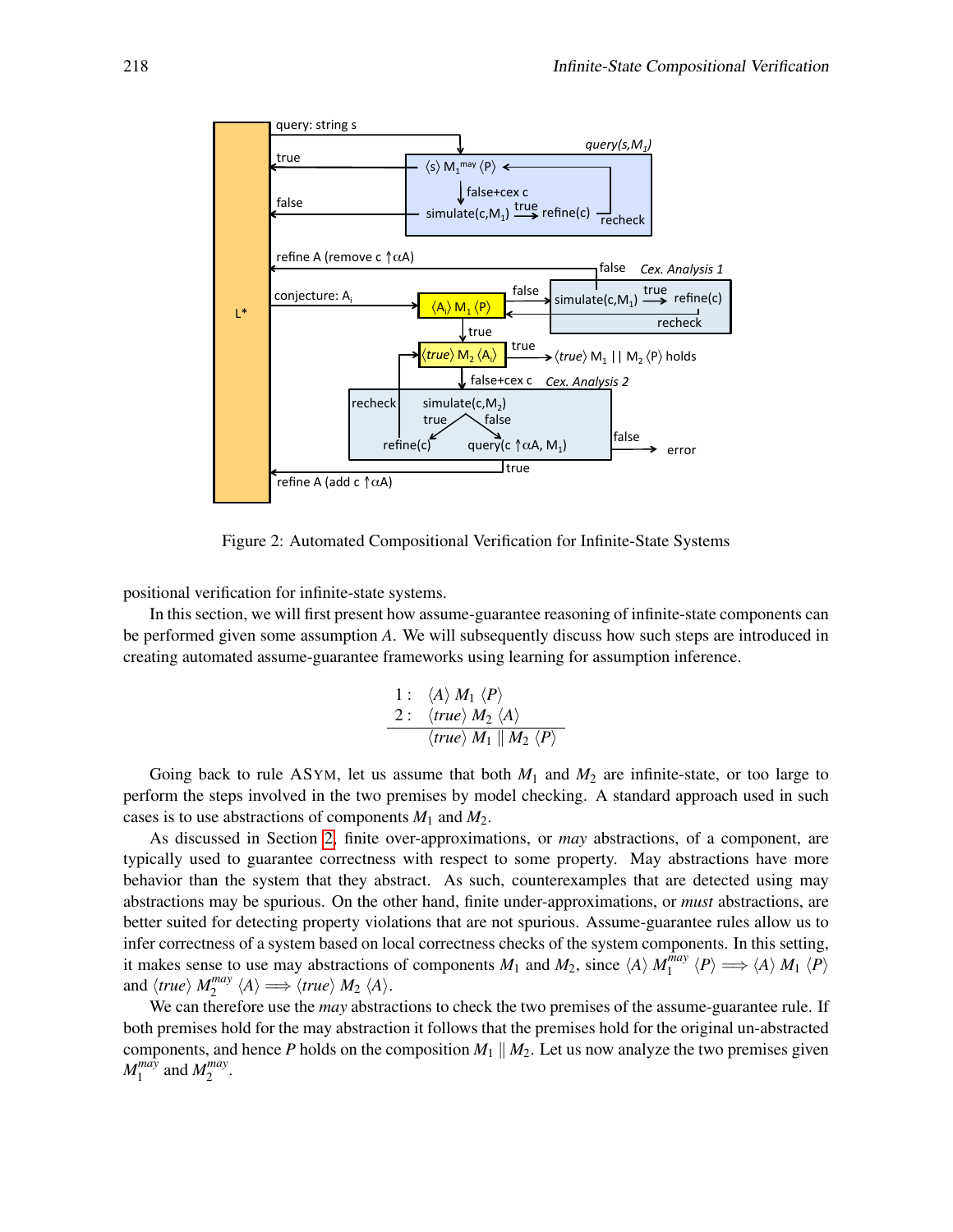- *Premise 1:* If  $\langle A \rangle$   $M_1^{may}$  $\binom{mag}{1}$   $\langle P \rangle$  holds, then we know that  $\langle A \rangle M_1 \langle P \rangle$  holds, which completes this check. If  $\langle A \rangle$  *M*<sup>*may*</sup>  $\binom{mag}{1}$   $\langle P \rangle$  does not hold, then we obtain a counterexample, say *c*. This counterexample may be spurious either due to abstraction or due to the approximation introduced by assumption inference. Similarly to a CEGAR approach, we can determine whether  $c$  is spurious due to abstraction by checking if it can be simulated to completion on the infinite component  $M_1$ , using an operation *simulate*( $c$ , $M_1$ ). Since  $c$  is finite, simulation is possible. If  $c$  is not a valid execution of *M*1, it means that it is a spurious counterexample, due to abstraction. If it is a valid execution of *M*1, then it means that premise 1 does not hold, and therefore *A* is too approximate to make premise 1 pass. Below we will describe a new learning framework that is able to use this information to automatically refine the abstraction *M may*  $_1^{may}$  or the assumption *A*, respectively.
- *Premise* 2: If  $\langle true \rangle$  *M*<sup>*may*</sup>  $\binom{mag}{2}$   $\langle A \rangle$  holds, then we know that  $\langle true \rangle$  *M*<sub>2</sub>  $\langle A \rangle$  holds, which completes this check. If  $\langle true \rangle$  *M*<sup>*may*</sup>  $\binom{may}{2}$   $\langle A \rangle$  does not hold, then we obtain a counterexample, say *c*, which needs to be analyzed. This time, *c* may be spurious due to the abstraction of *M*<sup>1</sup> *or M*2; furthermore, *c* may be spurious due to the approximation in the assumption. We therefore simulate  $c$  on  $M_2$ , using operation *simulate*( $c$ , $M_2$ ). If  $c$  is not a valid execution of  $M_2$ , it means that it is a spurious due to abstraction in  $M_2$ , and abstraction-refinement is needed for  $M_2$ . If *c* is a valid execution of  $M_2$ , then it means that premise 2 does not hold, and this may be an indication of a real error or it may mean that the counterexample is spurious either due to abstraction of *M*<sup>1</sup> or to approximation in *A*. Below, we describe how the proposed learning framework uses this information to automatically refine the component abstractions or the assumption *A*, as needed.

#### 4.1 Learning for Assumption Inference

Let us now revisit the learning framework for finite-state systems and see how it can be extended for infinite-state. As discussed, L\* needs a teacher that can answer membership queries and conjectures.

• *Membership queries:* A membership query needs to check if a finite word *s* over the alphabet  $\alpha A_w$  should be included in the language of  $A_w$ . Similar to the finite-state case (see Figure [1\)](#page-5-0) we are interested in finding out whether in the context of *s*, *M*<sup>1</sup> violates *P* or not. We first check  $\langle s \rangle$  *M*<sup>*may*</sup>  $\binom{may}{1}$   $\langle P \rangle$ . If it leads to no error, it means this is true for *M*<sub>1</sub> as well (since the abstraction is conservative) and *true* is returned to L\*. If an error is detected, the reported counterexample *c* is checked to see if it corresponds to a real trace in  $M_1$ . This amounts to symbolically simulating  $c$ on  $M_1$ , denoted by *simulate*( $c$ , $M_1$ ). Since *s* is finite, *c* is finite too so the simulation is possible and will terminate. If the result of simulation is that this is a real trace, indicating a real error in  $M_1$ , *false* is returned to L<sup>\*</sup>. However, if this is not a real error, the spurious counterexample *c* is used to refine *M may*  $\frac{1}{1}$  and the membership check is repeated. The abstraction-refinement denoted by  $refine(c)$  is described in more detail below.

When  $L^*$  produces an assumption  $A_i$ , then the new framework needs to check whether  $A_i$  can be used to complete the assume-guarantee reasoning of the system. In other words, it needs to check Premises 1 and 2. For these checks, the framework uses *M may*  $\int_1^{may}$  and  $M_2^{may}$  $2^{may}$ , respectively, as described above.

When the safety check associated with premise 1 passes, then the framework proceeds with the permissiveness check involving  $M_2$ . If, however, a counterexample c is obtained, then c needs to be analyzed as described below (see Figure [2\)](#page-7-0).

• *Counterexample Analysis 1:* If the result of *simulate*( $c$ , $M_1$ ) is that  $c$  is a violating execution of  $M_1$ then  $A_i$  must be refined;  $c \uparrow \alpha A_i$  is returned to L<sup>\*</sup>, and L<sup>\*</sup> will work on creating a new approxima-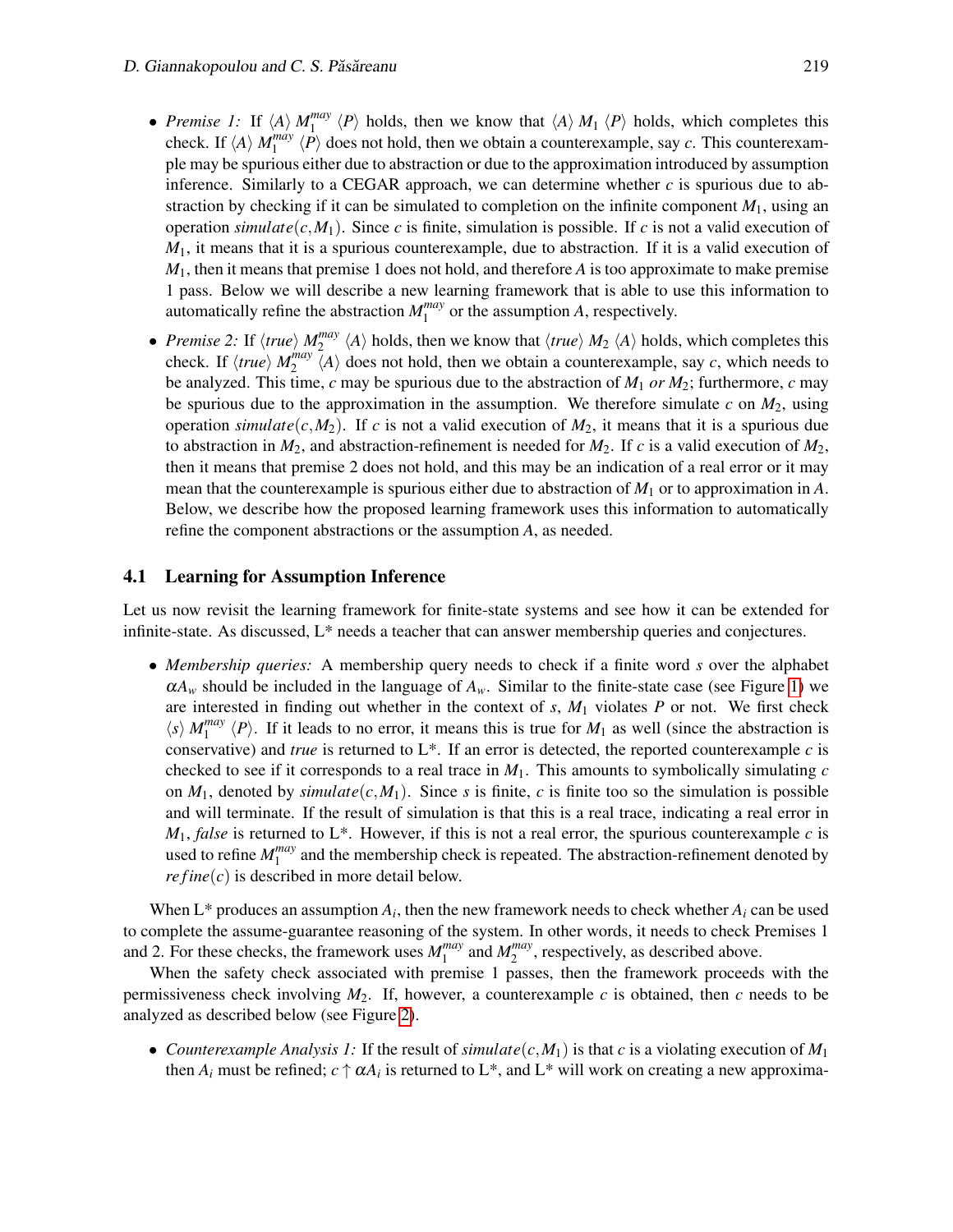tion of the assumption. If *c* is not violating in  $M_1$  then  $M_1^{may}$  must be refined, using  $refine(c)$  and the safety check is performed again with the new abstraction.

The permissiveness check consists of applying premise 2 using *M may*  $2^{may}$  as described above. If the check passes, we can conclude that  $\langle true \rangle M_1 \parallel M_2 \langle P \rangle$  holds. If not, we analyze the returned counterexample *c* as described below (see Figure [2\)](#page-7-0).

• *Counterexample Analysis 2:* If the result of  $simulate(c, M_2)$  shows that *c* is not a real counterexample, then  $M_2^{may}$  $\frac{m}{2}$  is refined using  $refine(c)$ , and the permissiveness check is repeated. If the result however indicates a real trace in  $M_2$ , then we must further analyze  $c$  to determine if it uncovers a real violation in the system or not.

Similar to the finite-state case (Figure [1\)](#page-5-0), this further analysis amounts to performing a query for  $c \uparrow \alpha A_w$  on  $M_1$ . Note that in the infinite-state case, performing a query might result in further refinements for *M*<sup>1</sup> and corresponding subsequent checks for the new abstractions (as described in the query check above). If the result of the analysis is that the assumption needs to be refined, the counterexample  $c \uparrow \alpha A_w$  is returned to L<sup>\*</sup>, which will work on creating a new approximation for *A*, based on new membership queries and conjecture checks.

Note that this framework has an important characteristic: the information that is communicated to L\* is always correct with respect to the concrete system. As a result, refinement of abstractions does not require for L\* to restart learning.

In our proposed framework, abstraction refinement is applied whenever a violating trace *t* is discovered that belongs to a *may* abstraction (*M may*  $_1^{may}$  or  $M_2^{may}$  $\binom{may}{2}$  but not to the corresponding un-abstracted components  $(M_1 \text{ and } M_2 \text{ respectively})$ . Consequently *t* must contain a *may* transition that has no correspondence in the un-abstracted system. We use a simple strategy based on weakest precondition calculations [\[30\]](#page-17-2) to compute new abstraction predicates that are guaranteed to eliminate the spurious transitions. Given a counterexample *t* as a sequence of transitions  $\{\tau_1, \tau_2...\tau_n\}$  we compute refinement predicates *wp*(*true*,*t*) by using weakest preconditions recursively based on the following definition  $wp(\phi, t) = wp(wp(\phi, \tau_n), \{\tau_1, \tau_2...\tau_{n-1}\}).$ 

#### 4.2 Correctness and Termination

We argue now the correctness and the termination for the proposed algorithms. Our framework returns true only if both  $\langle A \rangle$  *M*<sup>*may*</sup>  $\binom{may}{1}$   $\langle P \rangle$  and  $\langle true \rangle$   $M_2^{may}$  $\binom{may}{2}$   $\langle A \rangle$  hold. Since the assume guarantee rule is sound, it follows that  $\langle true \rangle$  *M*<sup>*may*</sup>  $\prod_{1}^{max}$   $\parallel M_2^{max}$  $\sum_{n=1}^{may} \langle P \rangle$  holds, and since the *may* abstractions are over-approximations, it follows that  $\langle true \rangle M_1^{may}$  $\frac{m_{ay}}{1}$  ||  $M_2^{\bar{m}ay}$  $\binom{mag}{2}$   $\langle P \rangle$  holds as well. On the other hand, if the framework reports an error, it finds a trace which is both a trace of  $M_2$  and of  $M_1$  and it leads to a violation of  $P$ , hence it is an error in  $M_1 \parallel M_2$  as well.

For infinite-state components, the abstraction-refinement algorithm used in our proposed framework may not always terminate. However, from previous work on automatic abstraction refinement [\[23\]](#page-16-7), we know that if a component *M* has a finite bisimulation quotient, then abstraction-refinement (based on weakest preconditions calculations) converges to that finite quotient. It follows that there is a refinement iteration bound *i* such that  $M^{may}$  is bisimilar to *M* (in our case the argument applies to  $M_1$  and  $M_2$ ). Since bisimulation implies trace equivalence it follows that  $\mathscr{L}(M^{may}) = \mathscr{L}(M)$  at that bound. Once that bound is reached, no abstraction-refinement is performed, and the obtained counter-examples will either be returned to L\* for assumption-refinement or they will be returned to the user as real errors, in which case the computation will terminate. By the correctness of  $L^*$  we are guaranteed that it will eventually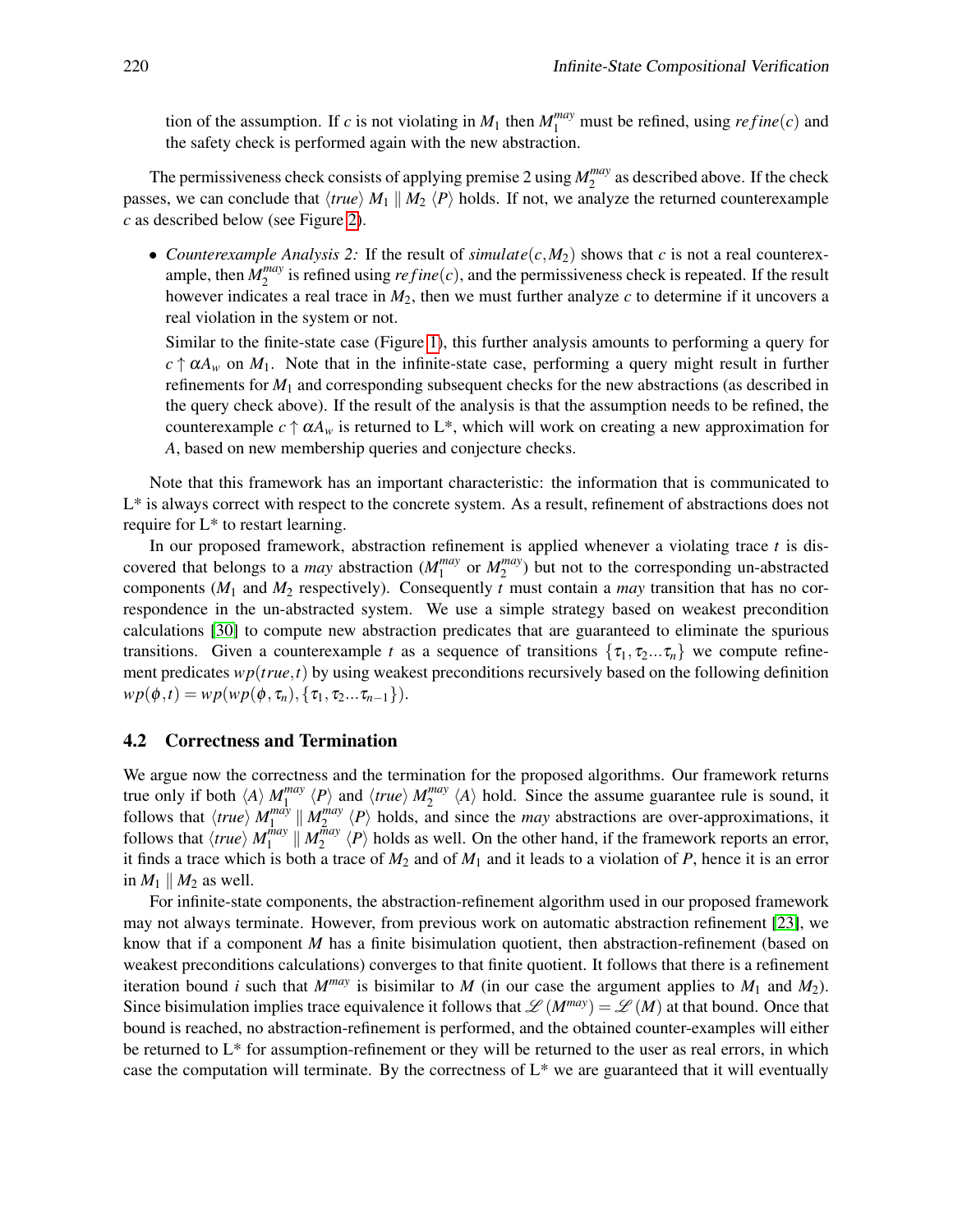

<span id="page-10-0"></span>Figure 3: Learning-based AG reasoning for a finite system

produce  $A_w$  wrt.  $M_1^{may}$  $1<sub>1</sub>$  and property *P*. During this step, checking premise 1 will return true (by definition of *Aw*) and checking premise 2 will either return true and terminate, or return a counterexample. This counterexample is a trace in  $\mathscr{L}(M_2^{may})$  $2^{may}$ ) =  $\mathscr{L}(M_2)$  that is not in  $\mathscr{L}(A_w)$ . Since  $A_w$  is both safe and permissive, counterexample analysis will return false and the framework will terminate.

The framework may terminate earlier, not necessarily when it reaches bisimulation quotients for *M*<sup>1</sup> and  $M_2$ , but as soon as the abstractions  $M_1^{may}$  $_1^{may}$  and  $M_2^{may}$  $2^{may}$  and the inferred assumption *A* are good enough to show that the two premises hold or to expose a real counterexample.

### 5 Example: A simple communication protocol

In this section, we illustrate the presented algorithms through a very simple communication protocol. The protocol consists of two components, *Sender* and *Receiver*. We analyze two different versions of the protocol, one for the case where its components are finite-state, and one where they are infinite-state.

#### 5.1 Finite State Protocol

The *Sender* and *Receiver* for the finite-state case are illustrated in Figure [3.](#page-10-0) The *Sender* starts by receiving input from the environment. It subsequently sends a message to the *Receiver*, and waits for an acknowledgement. The *Receiver*, upon a message being sent by the *Sender* produces an output, and subsequently acknowledges receipt of the message. The desired property from the environment's perspective is that actions *in* and *out* alternate, with *in* occurring first. As illustrated, the compositional verification framework produces two assumptions; the second assumption is suitable for completing the assumeguarantee reasoning for this example. Note that the assumption has 2 states, which is one state less than the *Receiver*. The example is small and used for illustrative purposes, so the benefits of compositional verification are modest.

#### 5.2 Infinite State Protocol

Now let us modify the example with an infinite-state *Sender*. The *Sender* has a variable *x*, initially set to 0, and where  $x$  is in the domain of natural numbers. In Figure [4,](#page-11-0) we represent the component in terms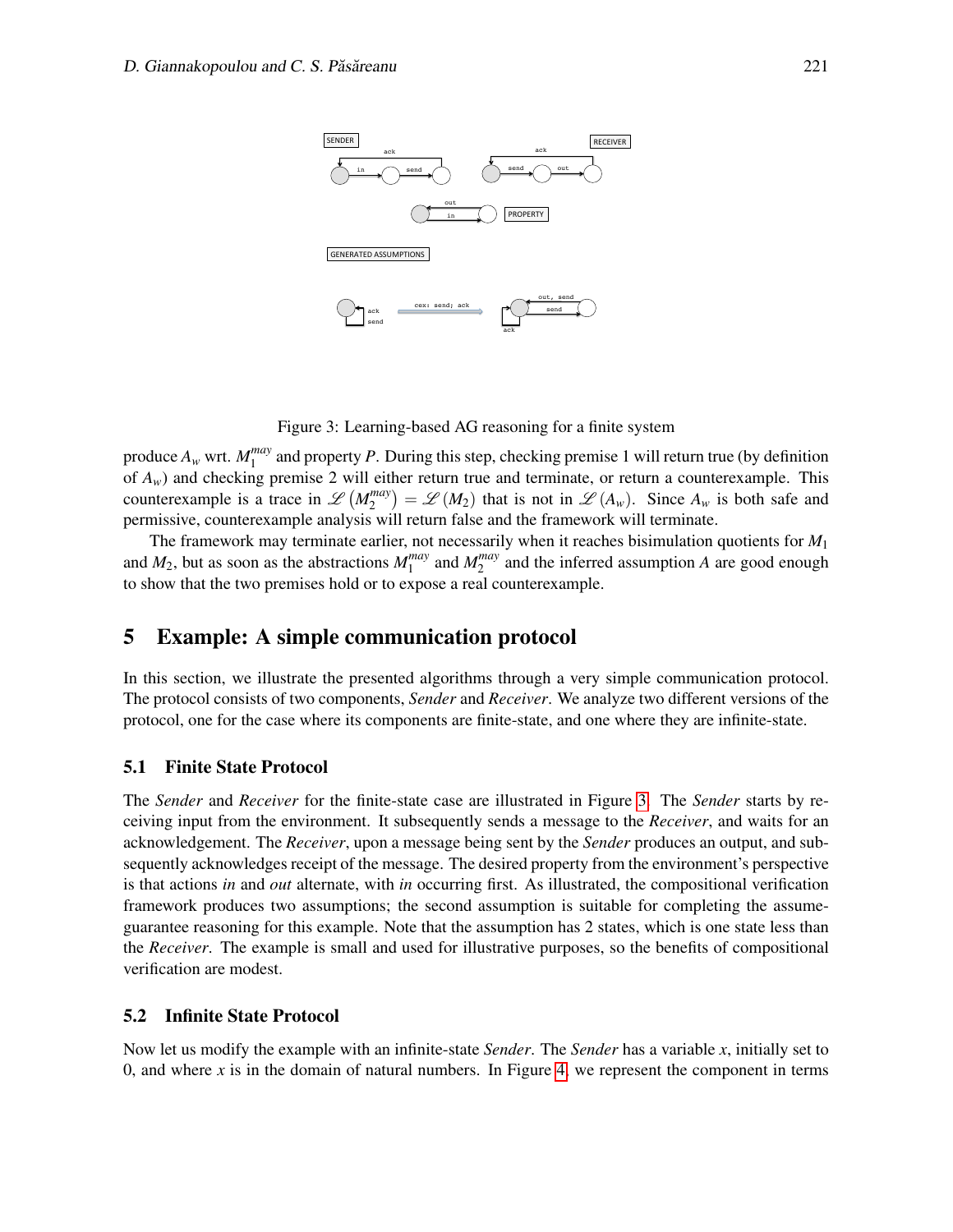

<span id="page-11-0"></span>Figure 4: Infinite state communication protocol

of pseudo-code, displayed in terms of its control flow. Similarly to the finite-state case, the *Sender* starts by receiving input from the environment, which prompts it to perform a *read*, the results of which are stored in x. In other words, this represents the non-deterministic assignment of a natural number value to variable *x*, modeling in term the communication of a value from the environment. Subsequently, *x* is set to its previous value modulo 5. The control flow then branches depending on whether  $x > 5$ , in which case it communicates an invalid message, and otherwise it sends a valid message, and waits for an acknowledgement from the *Receiver*. The *Receiver* may now receive a valid message, in which case it behaves as in the finite-state case, but also an invalid message. In the latter case, it directly transits to its initial state and waits for the next message. The property is identical to the finite-state case.

Assume that one first creates an abstraction of *Sender* based on predicates  $x = 0$  and  $x > 0$ . The abstraction is illustrated in Figure [5](#page-12-0) whereas, Figure [6](#page-12-1) depicts the learning process for this infinite state system. As illustrated in Figure [6](#page-12-1) , when the learning algorithm queries the abstraction for *"sendInvalid"*, the answer to the query is negative. The detailed trace at the top of Figure [6](#page-12-1) provides the exact trace of the abstracted sender that violates property *P*. However, if this trace is simulated on the concrete *Sender* component of Figure [4,](#page-11-0) we can detect that it is impossible for  $(x > 5)$  to hold right after performing operation ( $x := x\%5$ ); therefore, this initial abstraction needs to be refined. If one adds predicates  $x > 5$ and  $x \le 5$ , then the learning framework is able to show that *P* is satisfied with assume guarantee reasoning. Note that the assumptions obtained are similar to the infinite-state case, where *send* is now split in two actions, *sendValid* and *sendInvalid*.

# 6 Interface Generation for Infinite-State Components

Assumptions are closely related to the notion of component interfaces. Intuitively, a component interface summarizes aspects of a component that are relevant to its customers. Traditionally, component interfaces have been of a purely syntactic form, that included information about the services/methods that can be invoked on the component, and their signatures, meaning the numbers and types of arguments and their return values. However, there is a recognized need for richer interfaces that capture additional, behavioral, aspects of a component.

Temporal interfaces, as introduced in Section [2,](#page-1-0) are richer interfaces that capture ordering relation-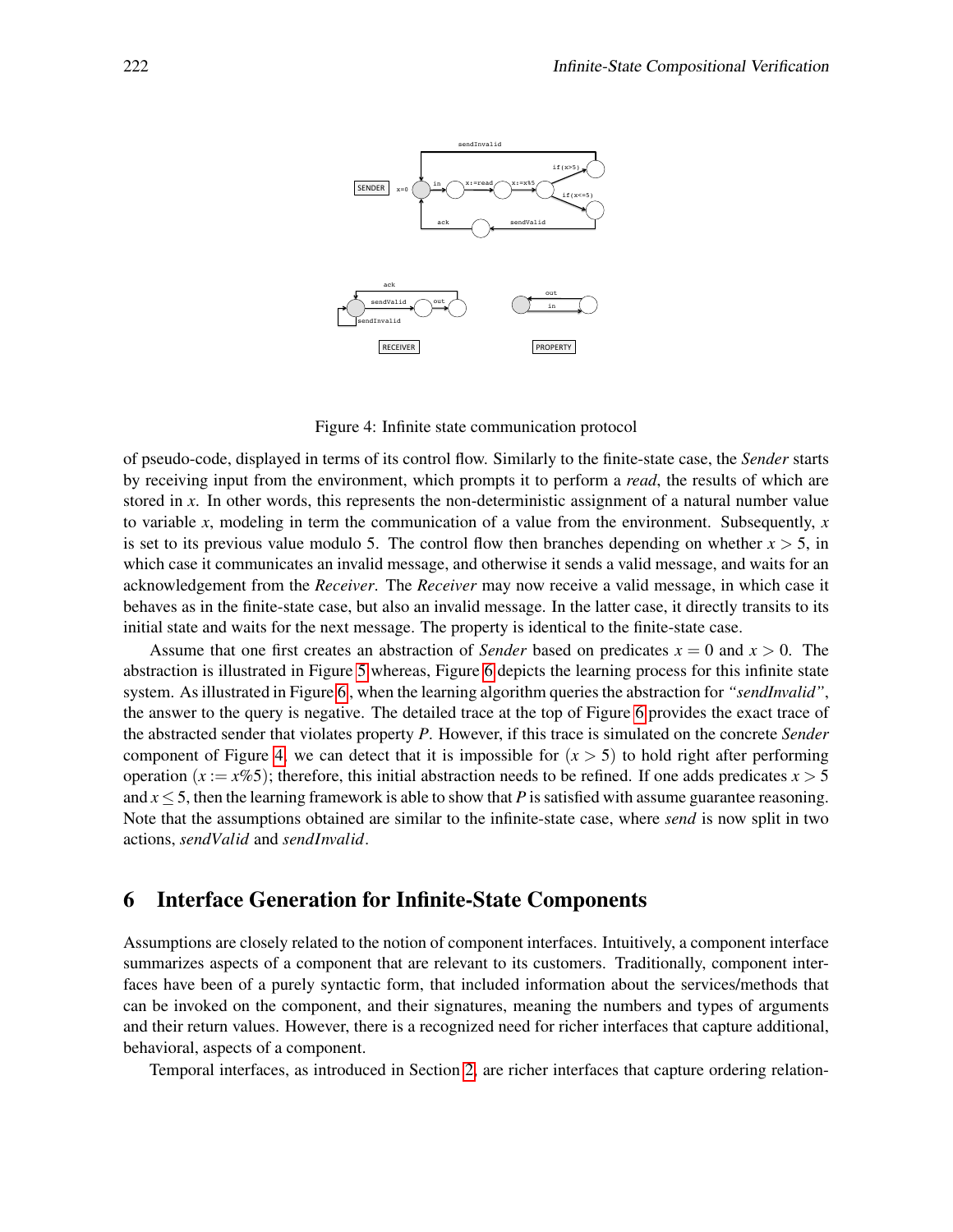

<span id="page-12-0"></span>Figure 5: Abstracted sender - version 1



<span id="page-12-1"></span>Figure 6: Learning-based AG reasoning for infinite system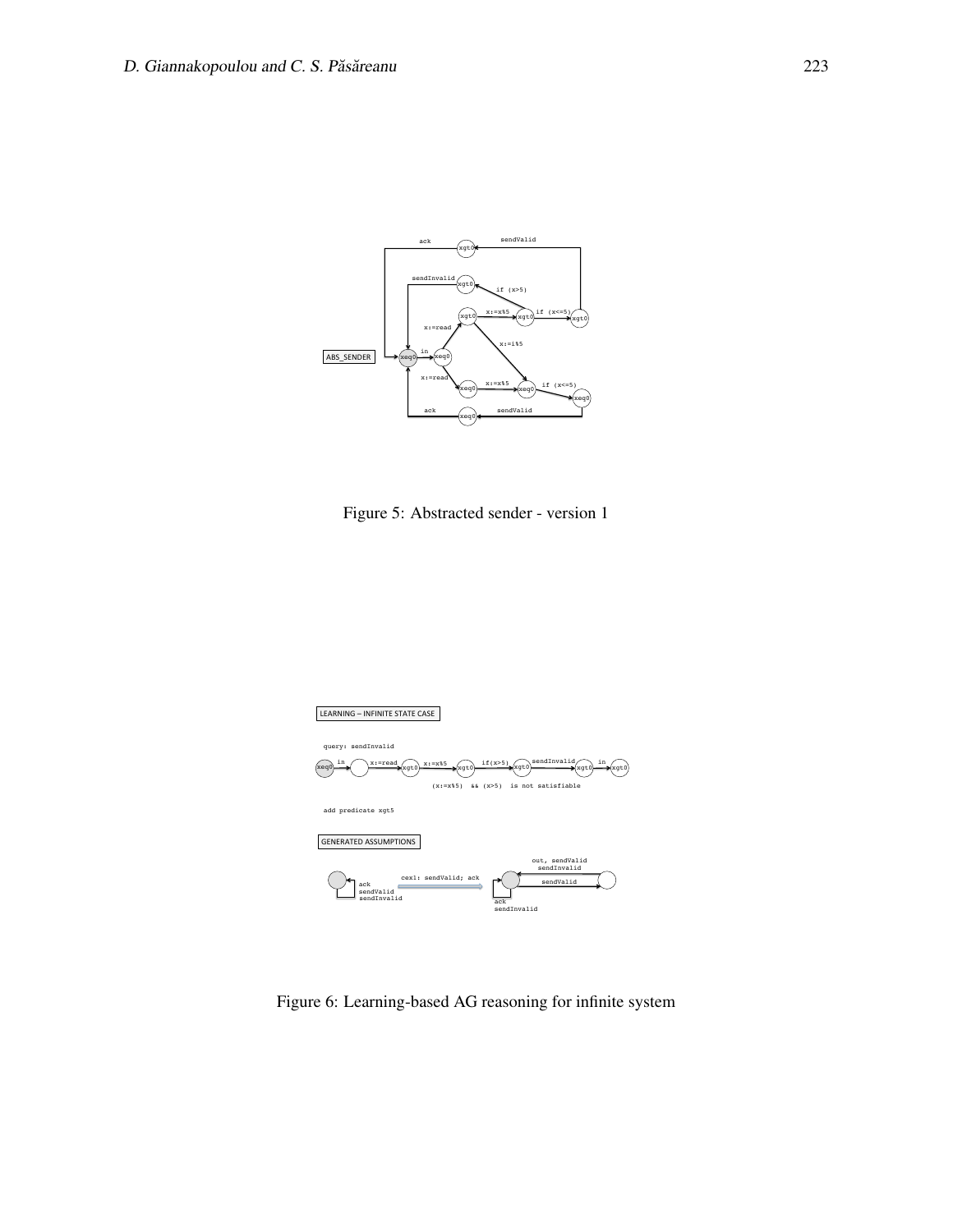

<span id="page-13-0"></span>Figure 7: Checking for Permissiveness

ships between invocations of component methods. Ideally, a temporal interface should precisely represent the component in all its intended usages. In other words, it should include all the good interactions, and exclude all problematic interactions.

In such a context, component interfaces have the same flavor as assumptions that relate to safety properties, as studied in the previous section. However typically an interface summarizes the component *irrespective* of the environment in which the component is to be introduced, while we have seen that an assumption (used in compositional reasoning) serves as a potentially imprecise interface that is sufficient for breaking up a targeted verification problem into simpler problems; all components that participate in the verification problem are known and available.

In fact, a precise interface is similar to the weakest component assumption. It is therefore characterized in terms of two properties, safety, and permissiveness. For simplicity, we consider here error states that are not introduced by explicit properties, but are rather assumed to represent undesirable component states (e.g. assertion violations in the component's code). Interfaces can be learned through frameworks similar to those we developed for assume-guarantee reasoning; queries, and the part of conjectures related to safety, are answered in an identical way.

Permissiveness, however, is more difficult because the environment of the targeted component is not available. The example in Figure [7](#page-13-0) shows how a permissiveness check could be performed. Component *M* has states named  $s_0$ ,  $s_1$ ,  $s_2$ ,  $s_{error}$  and interface *A* has states named  $s_0$ ,  $s_1$  and  $s_{error}$ . A permissiveness check needs to detect sequences that are blocked by the interface but legal in the component. Such sequences identify that the interface is not permissive. This can be performed by checking reachability, in *M* || *A*, of states of the form  $[s_i, s_{error}]$ , where  $0 \le i \le 2$ . According to this check, trace  $\langle a, b \rangle$  leading to state [*s*1,*serror*] in the composition could be an indication that *A* is not permissive. However this is not true, since the same sequence of actions leads to [*serror*,*serror*] on a different path, due to non-determinism. This happens because the alphabet of the assumption is  $\{a,b\}$ , meaning that action *c* in *M* is considered as a  $\tau$  from the point of view of *A*. In the figure, this is illustrated as a  $\tau$  action covering action *c*.

This example illustrates the fact that non-determinism in component *M* may cause spurious counterexamples in the permissiveness reachability check described above. As a consequence, precise characterization of permissiveness requires determinization of component *M*, which can be performed using subset construction. The permissiveness check is therefore NP-hard [\[1\]](#page-15-3), and can be inefficient in prac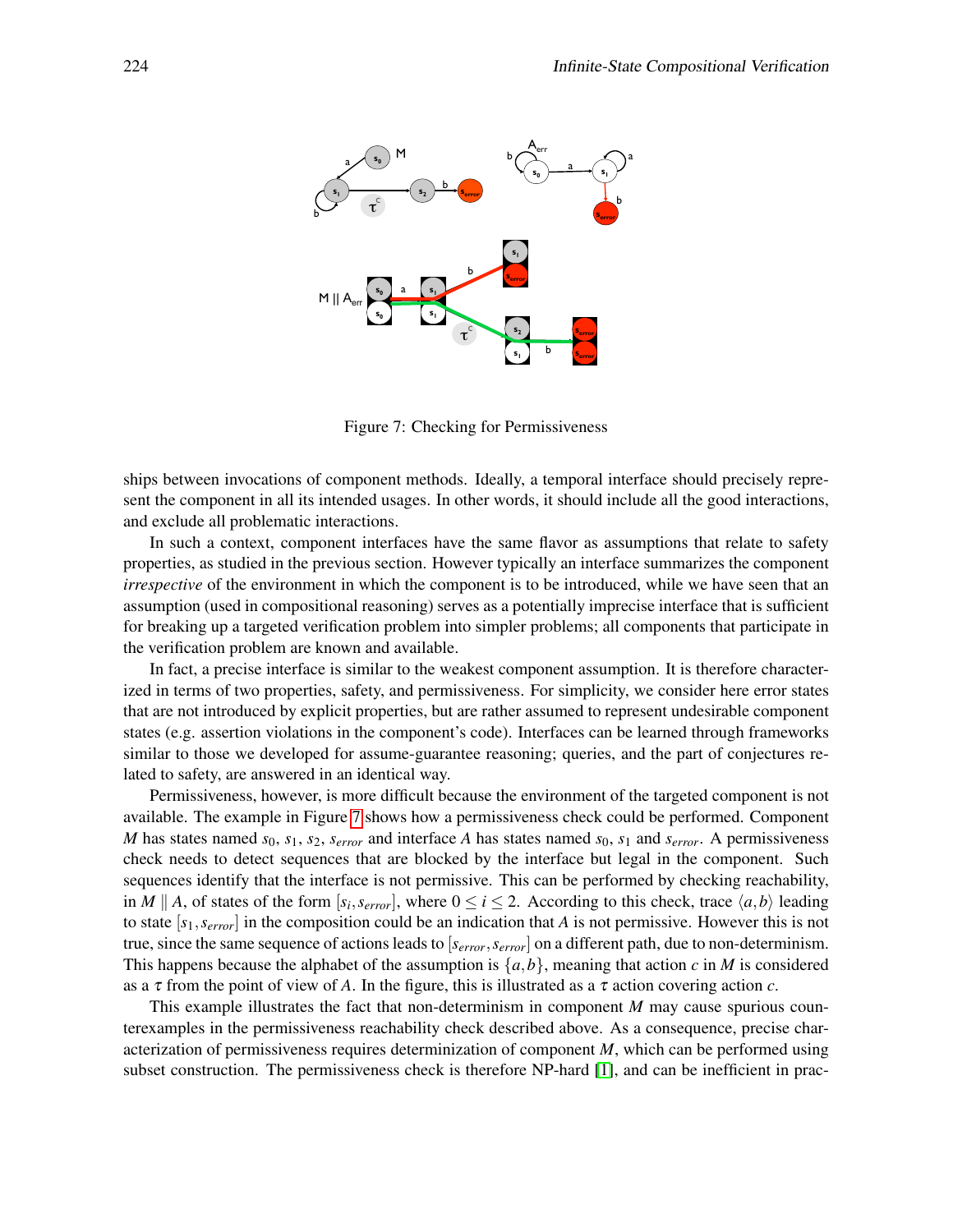tice. Several approaches have been proposed to deal with this problem. Unless determinization is a viable solution for a targeted component *M* [\[3\]](#page-15-1), heuristic approaches are often used to determine whether a counterexample is spurious [\[1,](#page-15-3) [15\]](#page-16-8).

Let us examine now the case of infinite-state component *M*. Abstraction is again needed to reason about such components. However using *may* abstractions alone turns out to be insufficient, because the generated interfaces may be overly restricting (due to the spurious error traces present in the abstraction). In previous work [\[30\]](#page-17-2), we have shown the following result:

*Assume a component M, a* may *abstraction Mmay and a* must *abstraction Mmust for M. If an interface A for M is* safe *with respect to Mmay and* permissive *with respect to Mmust, then A is safe and permissive with respect to M.*

Based on this result, we developed a framework [\[30\]](#page-17-2) that interleaves abstraction-refinement and L\* learning for the automated generation of interfaces for infinite-state components. The framework uses both *Mmay* and *Mmust* to compute an interface for *M* that is both safe and permissive. The abstractions are refined automatically from counterexamples obtained during the reachability checks performed by the framework.

It is interesting to note that in case component *M* is *observationally* deterministic (i.e. deterministic with respect to its interface actions), the *must* abstraction is deterministic as well. Thus its use enables us to avoid the exponentially expensive determinization step that is required when working with nondeterministic components. The idea of the framework, based on the result above, is to use *Mmay* for the safety check, and *Mmust* for the permissiveness check.

The safety check is similar to the compositional verification framework. Let us therefore analyze how the permissiveness check is performed with *Mmust*, when *M* is observationally deterministic. If in  $M^{must}$  || A it is not possible to reach an error state in A that is an accepting state in  $M^{must}$ , then it means that *A* permissive, in which case the framework produces *A* as a safe and permissive interface for *M*. If, however, such a combined state is reachable by some counterexample *c*, then *c* is analyzed as follows. If *c* leads to an error state in *M*, then *Mmust* needs to be refined to avoid this discrepancy. Otherwise, *c* represents a real counterexample to the permissiveness of *A* and it is returned to L\* for refining the assumption. If, on the other hand, *Mmust* is observationally non-deterministic, it must be determinized prior to performing the test.

In conclusion, we use both may and must abstractions for interface generation of infinite state components. In contrast, may abstractions are sufficient for compositional verification, because component *M*<sup>2</sup> is known and can be used for selective permissiveness checks.

### 7 Related Approaches

We briefly describe here some of the related work that combines abstraction and compositional reasoning in the context of infinite system analysis. The Magic tool performs verification of concurrent, messagepassing C programs using abstraction-refinement in a compositional way; the work has been extended with a two-level abstraction scheme, but it does not use assume-guarantee style verification. The Blast tool uses predicate abstraction and has been extended to perform assume-guarantee reasoning for checking race conditions in multi-threaded C code [\[19\]](#page-16-9). In contrast to our work, it targets shared memory communicating programs, and therefore it uses a different style of assume guarantee rule. Moreover, the approach used by Blast is not based on learning. Bandera [\[9,](#page-16-10) [27\]](#page-17-5) was aimed at verifying concurrent Java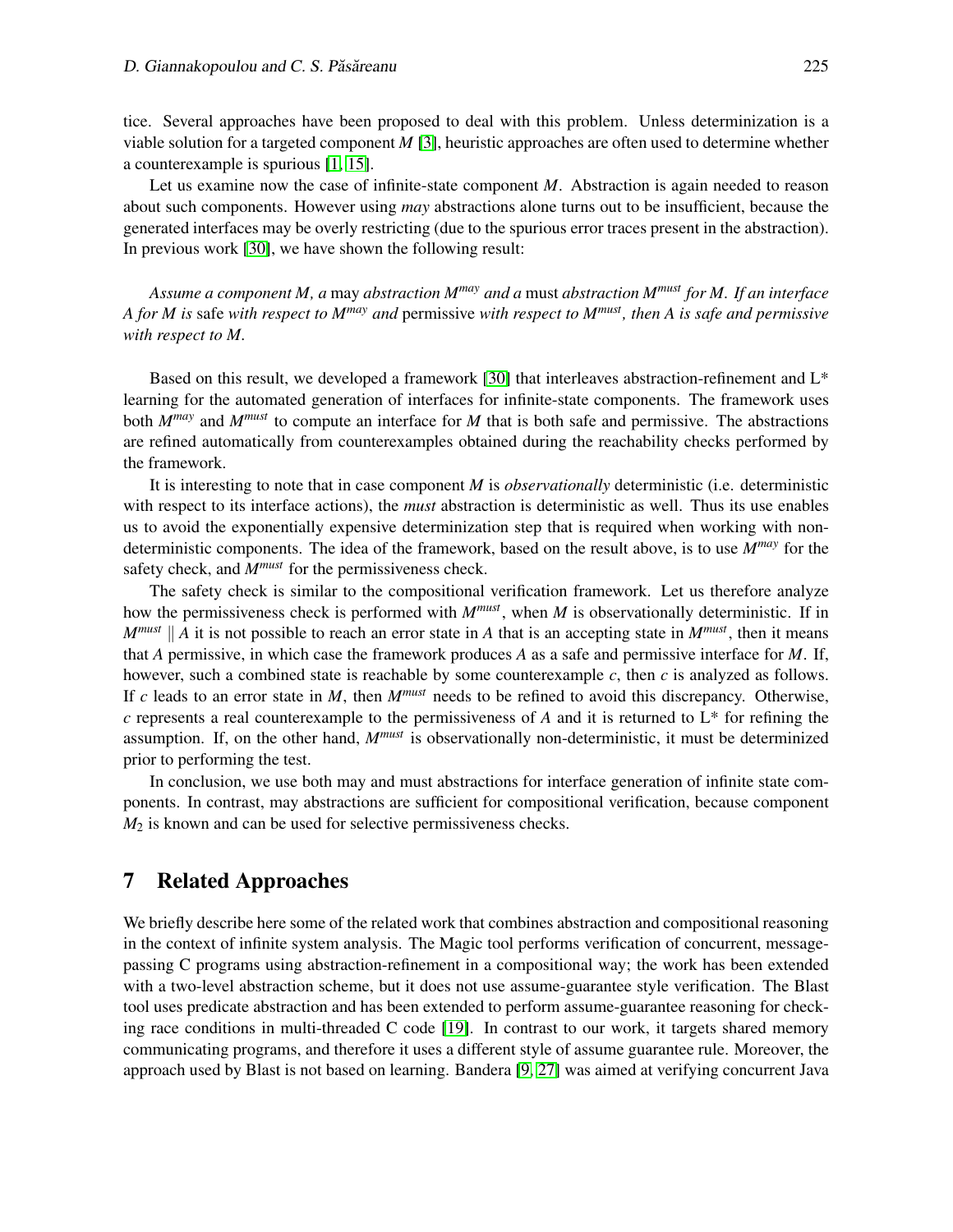programs. Bandera employed data abstraction and modular reasoning with user-supplied assumptions, but not automated assumption generation and CEGAR, as we do here. As already mentioned, algorithms for interface synthesis for infinite state components have been presented in [\[1,](#page-15-3) [3,](#page-15-1) [30\]](#page-17-2). Recently,  $L^*$  learning has been combined with symbolic execution to automatically generate interfaces for Java classes that include methods with parameters [\[16\]](#page-16-4).

# 8 Conclusion

In this paper, we discussed the different types of abstractions that can be used for applying learningbased assume-guarantee reasoning and interface generation to infinite-state systems. We proposed a new framework for automated compositional verification, and illustrated it with a simple example. At the present time, we are not able to perform extensive experimental evaluation of the framework. For the presented example, we carried out all steps, except for abstraction refinement, automatically. In the future, we plan to implement and evaluate extensively the proposed framework. We are also interested in evaluating the quality of the obtained abstractions and assumptions, and the efficiency of our interleaved approach.

# Acknowledgment

Corina Păsăreanu uses this occasion to remember the wonderful times she spent at Kansas State University during her graduate studies. She would like to thank Dave Schmidt and the other professors in the Department of Computing and Information Sciences for having started her interest in abstraction and compositional reasoning, which have been the subject of her thesis and a recurrent research theme in her work since then.

# References

- <span id="page-15-3"></span>[1] Rajeev Alur, Pavol Cerny, P. Madhusudan & Wonhong Nam (2005): ´ *Synthesis of interface specifications for Java classes*. In Palsberg & Abadi [\[24\]](#page-16-11), pp. 98–109, doi[:10.1145/1040305.1040314.](http://dx.doi.org/10.1145/1040305.1040314) Available at [http:](http://dl.acm.org/citation.cfm?id=1040305) [//dl.acm.org/citation.cfm?id=1040305](http://dl.acm.org/citation.cfm?id=1040305).
- <span id="page-15-0"></span>[2] Dana Angluin (1987): *Learning Regular Sets from Queries and Counterexamples*. Inf. Comput. 75(2), pp. 87–106, doi[:10.1016/0890-5401\(87\)90052-6.](http://dx.doi.org/10.1016/0890-5401(87)90052-6)
- <span id="page-15-1"></span>[3] Dirk Beyer, Thomas A. Henzinger & Vasu Singh (2007): *Algorithms for Interface Synthesis*. In Damm & Hermanns [\[11\]](#page-16-12), pp. 4–19, doi[:10.1007/978-3-540-73368-3](http://dx.doi.org/10.1007/978-3-540-73368-3_4) 4.
- [4] Sagar Chaki, Edmund M. Clarke, Alex Groce, Somesh Jha & Helmut Veith (2003): *Modular Verification of Software Components in C*. In: ICSE, pp. 385–395, doi[:10.1109/ICSE.2003.1201217.](http://dx.doi.org/10.1109/ICSE.2003.1201217)
- [5] Sagar Chaki, Joël Ouaknine, Karen Yorav & Edmund M. Clarke (2003): Automated Compositional Abstrac*tion Refinement for Concurrent C Programs: A Two-Level Approach*. Electr. Notes Theor. Comput. Sci. 89(3), pp. 417–432, doi[:10.1016/S1571-0661\(05\)80004-0.](http://dx.doi.org/10.1016/S1571-0661(05)80004-0)
- <span id="page-15-4"></span>[6] Marsha Chechik & Martin Wirsing, editors (2009): *Fundamental Approaches to Software Engineering, 12th International Conference, FASE 2009, Held as Part of the Joint European Conferences on Theory and Practice of Software, ETAPS 2009, York, UK, March 22-29, 2009. Proceedings*. Lecture Notes in Computer Science 5503, Springer, doi[:10.1007/978-3-642-00593-0.](http://dx.doi.org/10.1007/978-3-642-00593-0)
- <span id="page-15-2"></span>[7] Edmund M. Clarke, Orna Grumberg, Somesh Jha, Yuan Lu & Helmut Veith (2000): *Counterexample-Guided Abstraction Refinement*. In Emerson & Sistla [\[12\]](#page-16-13), pp. 154–169, doi[:10.1007/10722167](http://dx.doi.org/10.1007/10722167_15) 15.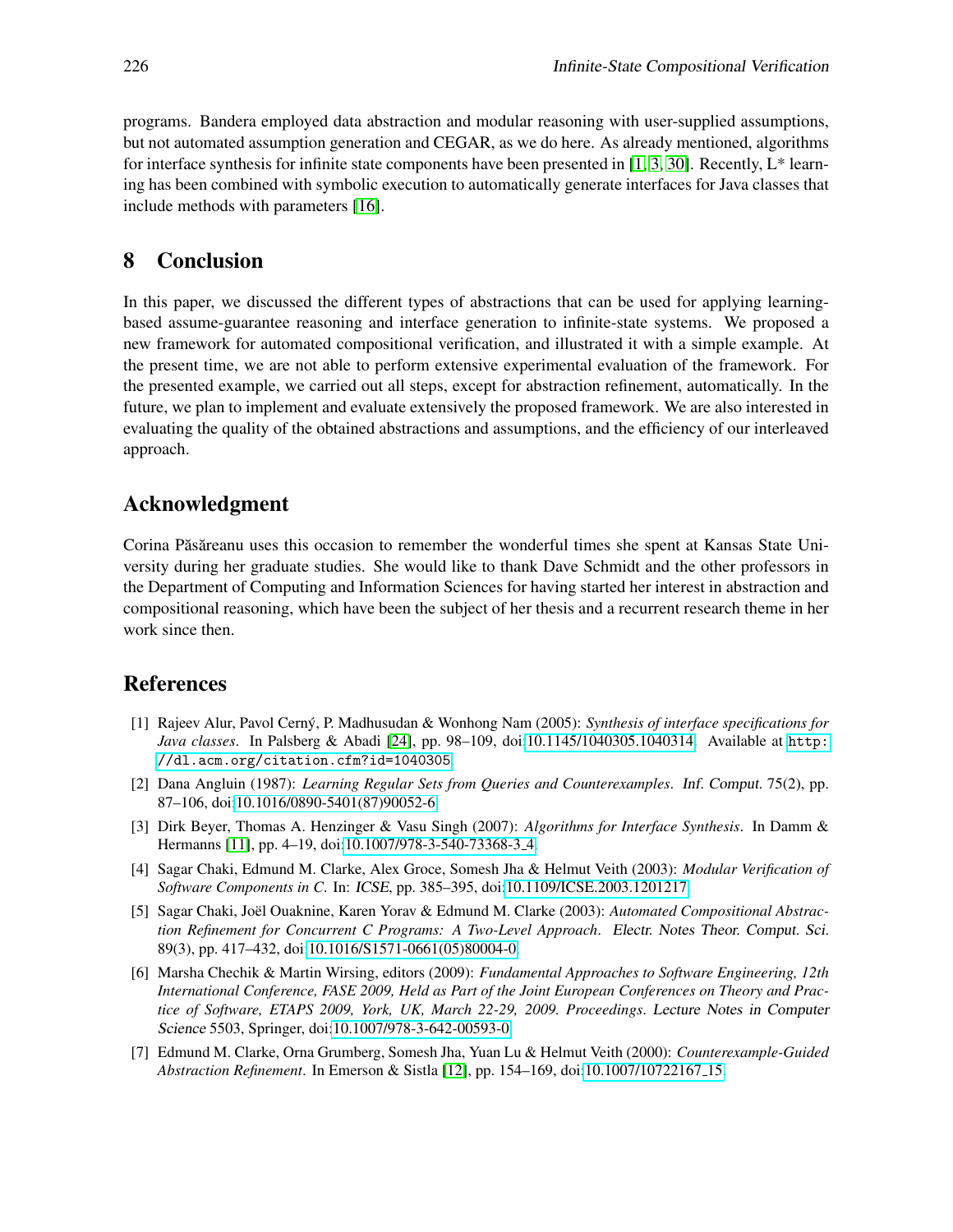- <span id="page-16-2"></span>[8] Jamieson M. Cobleigh, Dimitra Giannakopoulou & Corina S. Pas˘ areanu (2003): ˘ *Learning Assumptions for Compositional Verification*. In Garavel & Hatcliff [\[13\]](#page-16-14), pp. 331–346, doi[:10.1007/3-540-36577-X](http://dx.doi.org/10.1007/3-540-36577-X_24) 24.
- <span id="page-16-10"></span>[9] James C. Corbett, Matthew B. Dwyer, John Hatcliff, Shawn Laubach, Corina S. Pasareanu, Robby & Hongjun Zheng (2000): *Bandera: extracting finite-state models from Java source code*. In: ICSE, pp. 439–448, doi[:10.1145/337180.337234.](http://dx.doi.org/10.1145/337180.337234)
- <span id="page-16-6"></span>[10] Patrick Cousot & Radhia Cousot (1977): *Abstract Interpretation: A Unified Lattice Model for Static Analysis of Programs by Construction or Approximation of Fixpoints*. In Graham et al. [\[17\]](#page-16-15), pp. 238–252, doi[:10.1145/512950.512973.](http://dx.doi.org/10.1145/512950.512973) Available at <http://dl.acm.org/citation.cfm?id=512950>.
- <span id="page-16-12"></span>[11] Werner Damm & Holger Hermanns, editors (2007): *Computer Aided Verification, 19th International Conference, CAV 2007, Berlin, Germany, July 3-7, 2007, Proceedings*. Lecture Notes in Computer Science 4590, Springer.
- <span id="page-16-13"></span>[12] E. Allen Emerson & A. Prasad Sistla, editors (2000): *Computer Aided Verification, 12th International Conference, CAV 2000, Chicago, IL, USA, July 15-19, 2000, Proceedings*. Lecture Notes in Computer Science 1855, Springer.
- <span id="page-16-14"></span>[13] Hubert Garavel & John Hatcliff, editors (2003): *Tools and Algorithms for the Construction and Analysis of Systems, 9th International Conference, TACAS 2003, Held as Part of the Joint European Conferences on Theory and Practice of Software, ETAPS 2003, Warsaw, Poland, April 7-11, 2003, Proceedings*. Lecture Notes in Computer Science 2619, Springer.
- <span id="page-16-3"></span>[14] Dimitra Giannakopoulou & Corina S. Păsăreanu (2008): Special issue on learning techniques for composi*tional reasoning*. Formal Methods in System Design 32(3), pp. 173–174, doi[:10.1007/s10703-008-0054-9.](http://dx.doi.org/10.1007/s10703-008-0054-9)
- <span id="page-16-8"></span>[15] Dimitra Giannakopoulou & Corina S. Păsăreanu (2009): *Interface Generation and Compositional Verification in JavaPathfinder*. In Chechik & Wirsing [\[6\]](#page-15-4), pp. 94–108, doi[:10.1007/978-3-642-00593-0](http://dx.doi.org/10.1007/978-3-642-00593-0_7) 7.
- <span id="page-16-4"></span>[16] Dimitra Giannakopoulou, Zvonimir Rakamaric & Vishwanath Raman (2012): *Symbolic Learning of Component Interfaces*. In Miné & Schmidt [\[22\]](#page-16-16), pp. 248–264, doi[:10.1007/978-3-642-33125-1](http://dx.doi.org/10.1007/978-3-642-33125-1_18)<sub>-1</sub>18.
- <span id="page-16-15"></span>[17] Robert M. Graham, Michael A. Harrison & Ravi Sethi, editors (1977): *Conference Record of the Fourth ACM Symposium on Principles of Programming Languages, Los Angeles, California, USA, January 1977*. ACM. Available at <http://dl.acm.org/citation.cfm?id=512950>.
- <span id="page-16-17"></span>[18] Michael Hanus, editor (2007): *Practical Aspects of Declarative Languages, 9th International Symposium, PADL 2007, Nice, France, January 14-15, 2007*. Lecture Notes in Computer Science 4354, Springer.
- <span id="page-16-9"></span>[19] Thomas A. Henzinger, Ranjit Jhala & Rupak Majumdar (2004): *Race checking by context inference*. In: PLDI, pp. 1–13, doi[:10.1145/996841.996844.](http://dx.doi.org/10.1145/996841.996844)
- <span id="page-16-5"></span>[20] Thomas A. Henzinger, Ranjit Jhala & Rupak Majumdar (2005): *Permissive interfaces*. In Wermelinger & Gall [\[32\]](#page-17-6), pp. 31–40, doi[:10.1145/1081706.1081713.](http://dx.doi.org/10.1145/1081706.1081713)
- <span id="page-16-0"></span>[21] Cliff B. Jones (1983): *Tentative Steps Toward a Development Method for Interfering Programs*. ACM Trans. Program. Lang. Syst. 5(4), pp. 596–619, doi[:10.1145/69575.69577.](http://dx.doi.org/10.1145/69575.69577)
- <span id="page-16-16"></span>[22] Antoine Miné & David Schmidt, editors (2012): *Static Analysis - 19th International Symposium, SAS 2012*, *Deauville, France, September 11-13, 2012. Proceedings*. Lecture Notes in Computer Science 7460, Springer, doi[:10.1007/978-3-642-33125-1.](http://dx.doi.org/10.1007/978-3-642-33125-1)
- <span id="page-16-7"></span>[23] Kedar S. Namjoshi & Robert P. Kurshan (2000): *Syntactic Program Transformations for Automatic Abstraction*. In Emerson & Sistla [\[12\]](#page-16-13), pp. 435–449, doi[:10.1007/10722167](http://dx.doi.org/10.1007/10722167_33)<sub>-33</sub>.
- <span id="page-16-11"></span>[24] Jens Palsberg & Martín Abadi, editors (2005): *Proceedings of the 32nd ACM SIGPLAN-SIGACT Symposium on Principles of Programming Languages, POPL 2005, Long Beach, California, USA, January 12-14, 2005*. ACM. Available at <http://dl.acm.org/citation.cfm?id=1040305>.
- <span id="page-16-1"></span>[25] A. Pnueli (1985): *In transition from global to modular temporal reasoning about programs*, pp. 123–144. Springer-Verlag New York, Inc., New York, NY, USA, doi[:10.1007/978-3-642-82453-1](http://dx.doi.org/10.1007/978-3-642-82453-1_5) 5. Available at <http://portal.acm.org/citation.cfm?id=101969.101977>.